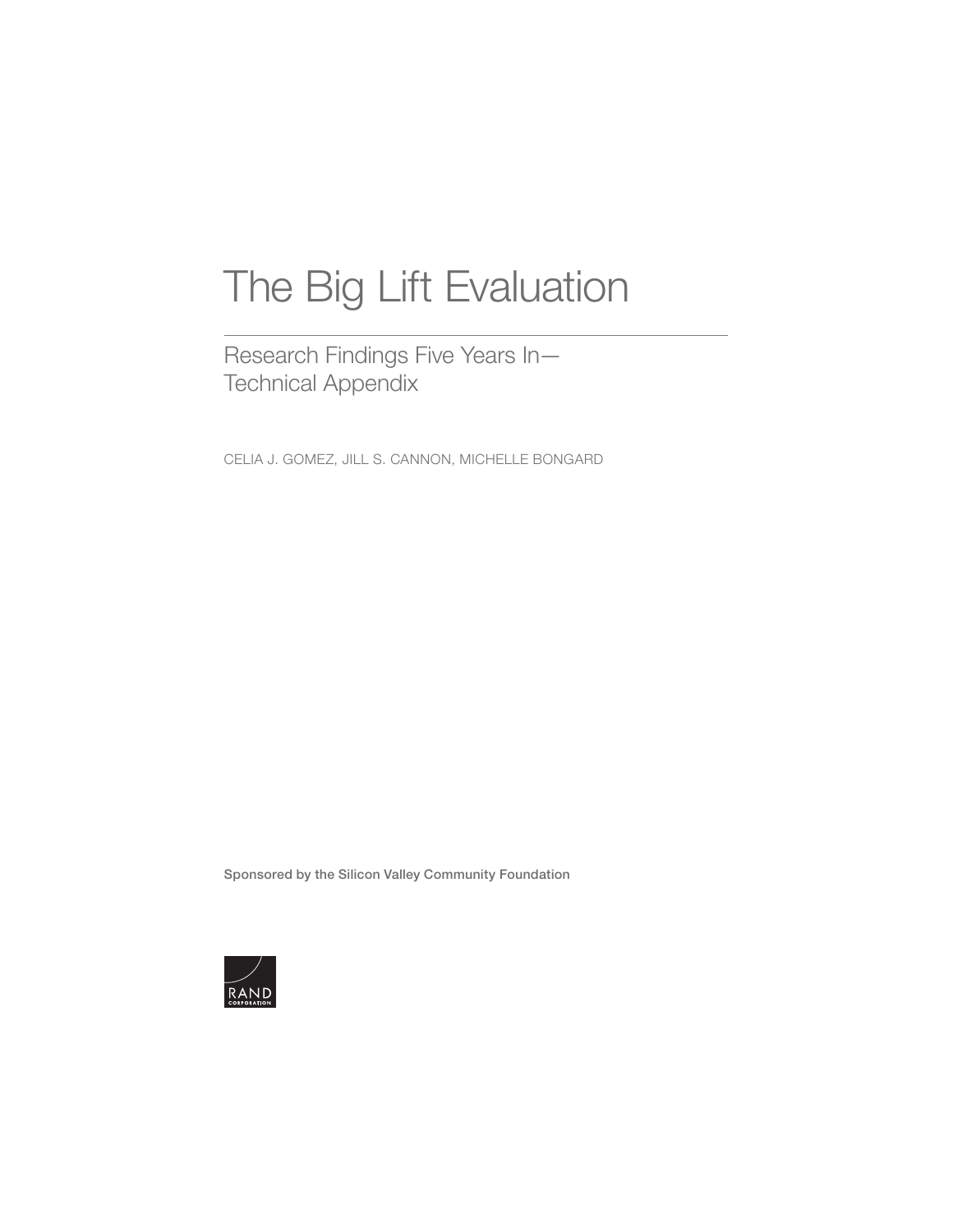For more information on this publication, visit **[www.rand.org/t/RRA1411-1](http://www.rand.org/t/RRA1411-1)**.

#### About RAND

The RAND Corporation is a research organization that develops solutions to public policy challenges to help make communities throughout the world safer and more secure, healthier and more prosperous. RAND is nonprofit, nonpartisan, and committed to the public interest. To learn more about RAND, visit [www.rand.org.](http://www.rand.org)

#### Research Integrity

Our mission to help improve policy and decisionmaking through research and analysis is enabled through our core values of quality and objectivity and our unwavering commitment to the highest level of integrity and ethical behavior. To help ensure our research and analysis are rigorous, objective, and nonpartisan, we subject our research publications to a robust and exacting quality-assurance process; avoid both the appearance and reality of financial and other conflicts of interest through staff training, project screening, and a policy of mandatory disclosure; and pursue transparency in our research engagements through our commitment to the open publication of our research findings and recommendations, disclosure of the source of funding of published research, and policies to ensure intellectual independence. For more information, visit [www.rand.org/about/principles](http://www.rand.org/about/principles).

RAND's publications do not necessarily reflect the opinions of its research clients and sponsors.

Published by the RAND Corporation, Santa Monica, Calif. © 2021 RAND Corporation RAND<sup>®</sup> is a registered trademark.

#### Limited Print and Electronic Distribution Rights

This document and trademark(s) contained herein are protected by law. This representation of RAND intellectual property is provided for noncommercial use only. Unauthorized posting of this publication online is prohibited. Permission is given to duplicate this document for personal use only, as long as it is unaltered and complete. Permission is required from RAND to reproduce, or reuse in another form, any of its research documents for commercial use. For information on reprint and linking permissions, please visit [www.rand.org/pubs/permissions.](http://www.rand.org/pubs/permissions)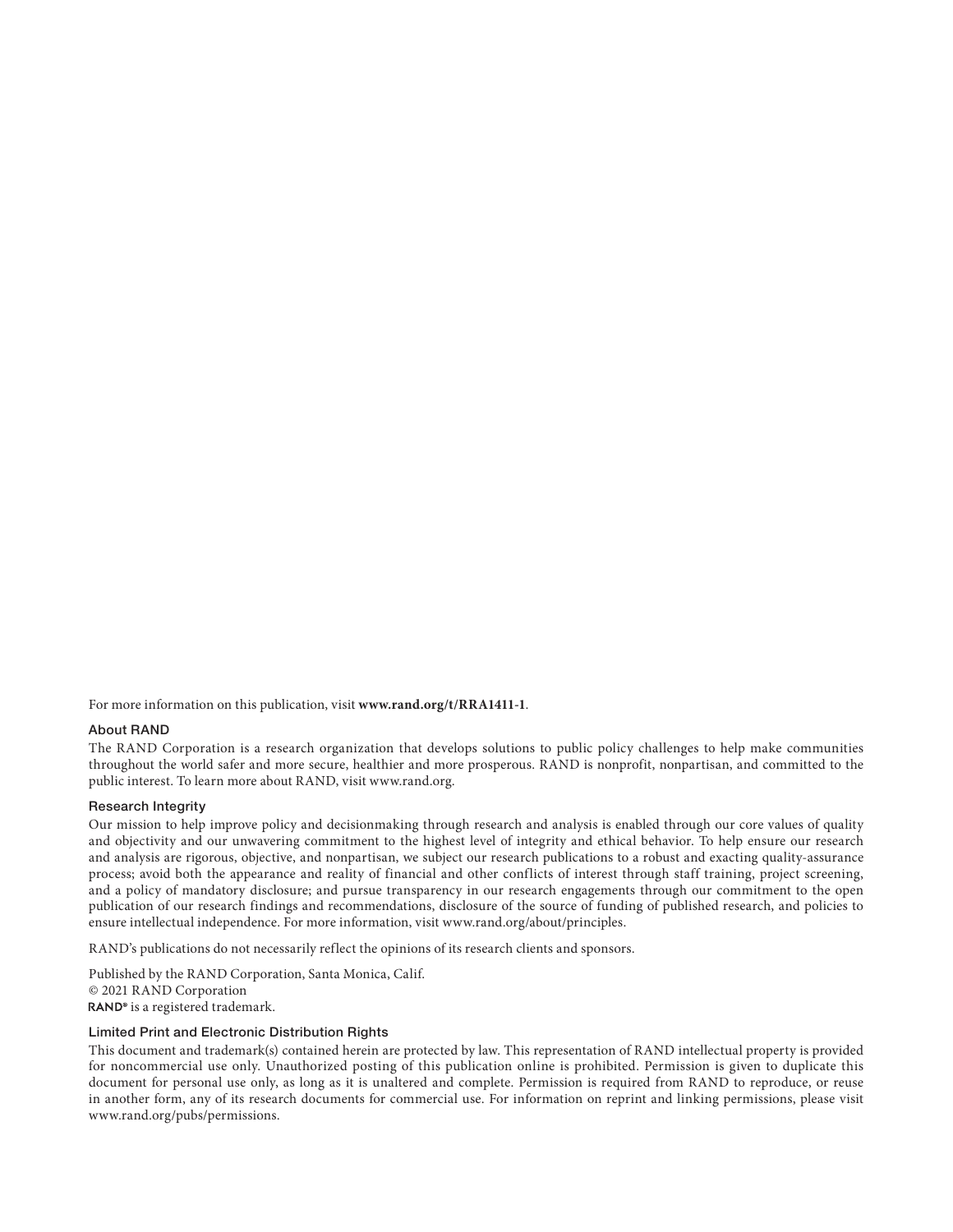The Big Lift™ (Big Lift) is a preschool–third-grade collective impact initiative in San Mateo County, California. It is a partnership of the County of San Mateo, San Mateo County Office of Education, and the Silicon Valley Community Foundation. Launched in 2012, it aims to boost children's reading proficiency by third grade through four coordinated strategies, called "pillars": (1) High-Quality Preschool, (2) Summer Learning, (3) Attendance, and (4) Family Engagement. To date, the initiative involves seven school districts in San Mateo County that began implementing Big Lift services in the 2015–2016 or 2016–2017 school year.

The RAND Corporation is conducting a multiphase evaluation of the initiative, including an implementation study of the four pillars that underlie Big Lift—*The Big Lift Implementation Study: Final Report* (Faxon-Mills et al., 2018)—and a series of annual descriptive analyses focused on the outcomes of children who received Big Lift services. The first three reports—*Big Lift Participation and School Entry Indicators: Findings for the 2016–2017 Kindergarten Class*  (Gomez et al., 2017), *The Big Lift Descriptive Analyses: Kindergarten Readiness and Elementary School Reading Outcomes for the 2016–2017 and 2017–2018 Kindergarten Classes*  (Gomez et al., 2018), and *The Big Lift Descriptive Analyses: Progress Across Three Kindergarten Classes* (Gomez, Whitaker, and Cannon, 2020)—focused on the early education and summer learning experiences of the 2016–2017, 2017–2018, and 2018–2019 kindergarten classes. In the fourth report, *The Big Lift Evaluation: Research Findings Five Years In* (Gomez, Cannon, and Bongard, 2021), we provide culminating information on the experiences and thirdgrade outcomes of the 2016–2017 kindergarten class, the first set of children to reach third grade. In addition, we look across all kindergarten classes for which we have data and explore the relationship between participation in Big Lift services prior to kindergarten and children's kindergarten readiness. This Technical Appendix accompanies the fourth report in this series of outcome studies (Gomez, Cannon, and Bongard, 2021). It and the related reports should be of interest to Big Lift stakeholders, including San Mateo County policymakers, educators, parents, and community members. Practitioners, policymakers, advocates, and researchers in other parts of the United States might find the information on this initiative useful for work related to the planning, implementation, or evaluation of other initiatives extending from early childhood through third grade.

# RAND Education and Labor

This study was undertaken by RAND Education and Labor, a division of the RAND Corporation that conducts research on early childhood through postsecondary education programs, workforce development, and programs and policies affecting workers,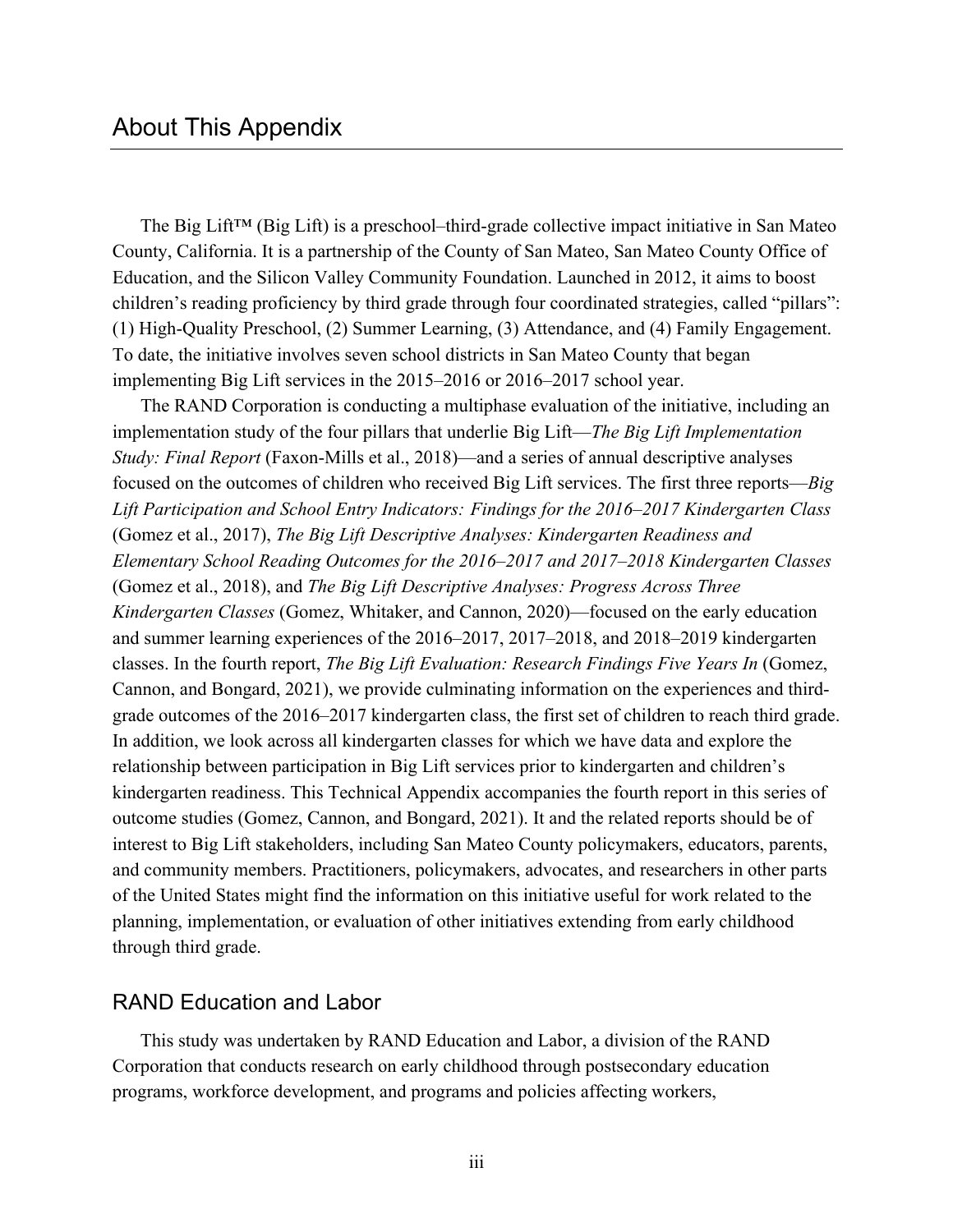entrepreneurship, and financial literacy and decisionmaking. This study was commissioned by Big Lift with generous funding from the County of San Mateo.

More information about RAND can be found at [www.rand.org.](http://www.rand.org) Questions about this technical appendix should be directed to [cgomez@rand.org,](mailto:cgomez@rand.org) and questions about RAND Education and Labor should be directed to [educationandlabor@rand.org](mailto:educationandlabor@rand.org).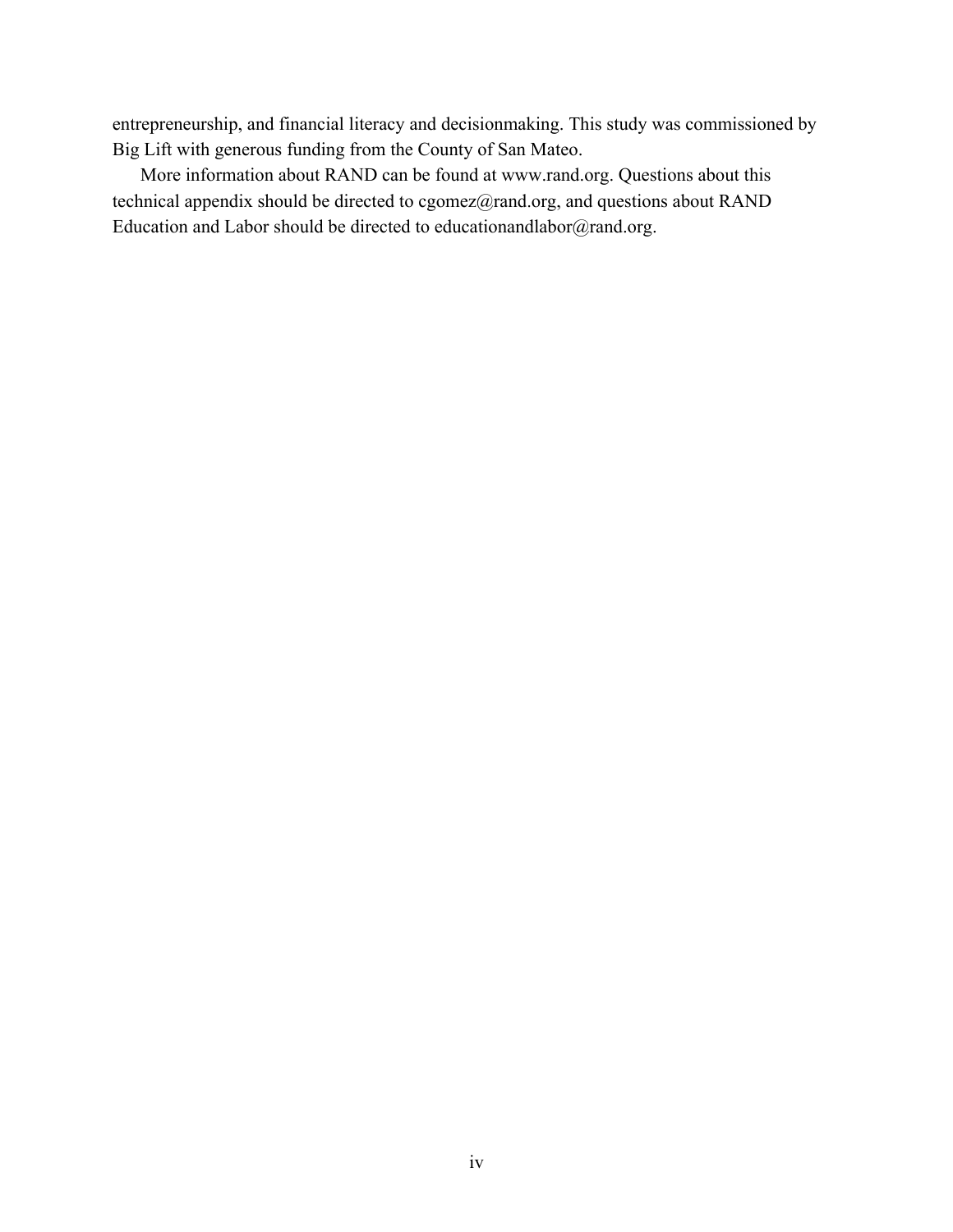# Contents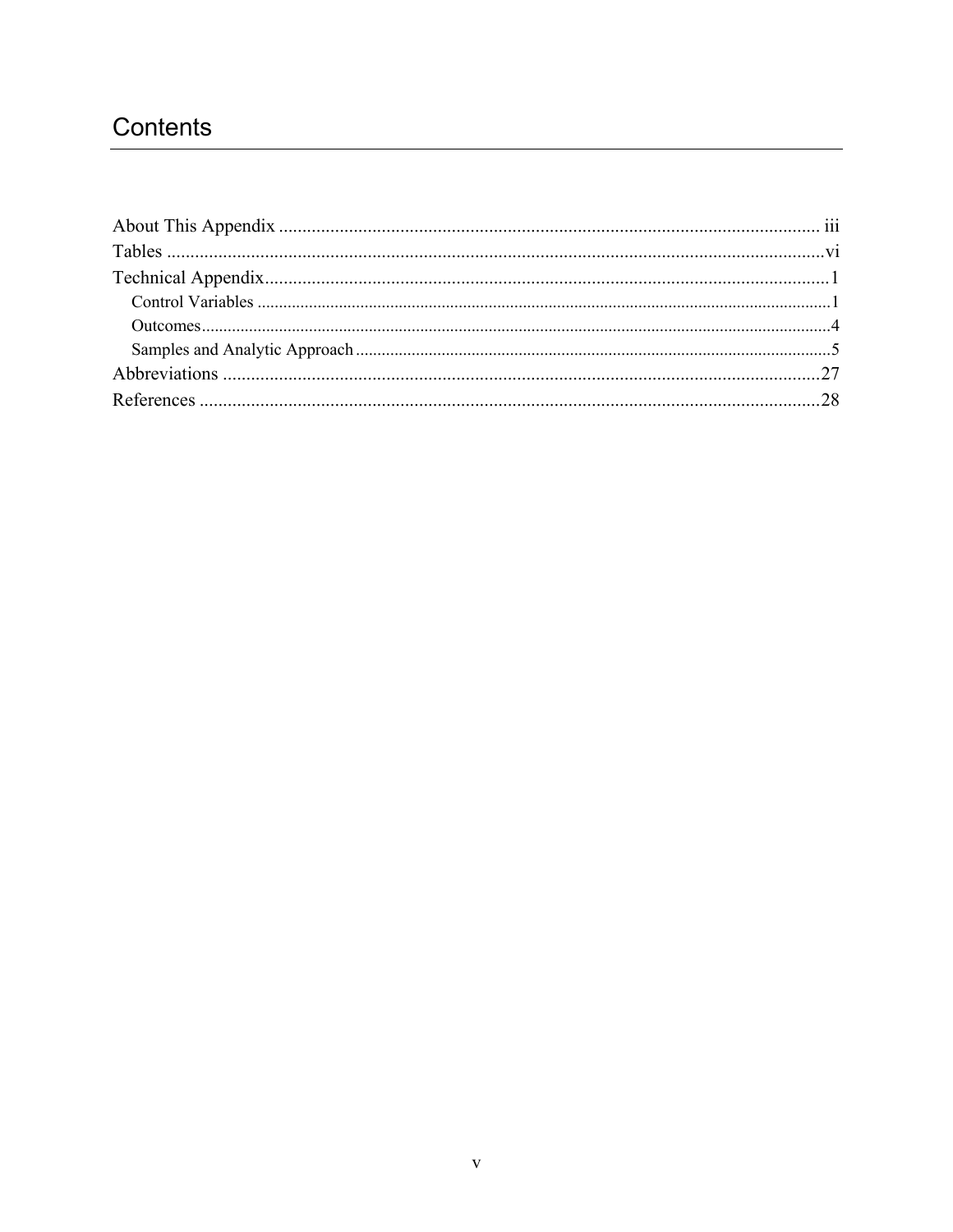# **Tables**

| Table TA.1. Kindergarten Class 2016 Variation in BLIS Services, by Preschool Experience 8 |     |
|-------------------------------------------------------------------------------------------|-----|
| Table TA.2. Demographic Characteristics at Kindergarten Entry of Children in the 2016     |     |
| Kindergarten Class for Whom There Are Third-Grade District Data, by Preschool             |     |
|                                                                                           |     |
| Table TA.3. Unadjusted and Adjusted Ordinary Least Squares Regression Models              |     |
| Predicting Children's Percentage Attendance by Their Preschool Experiences for            |     |
|                                                                                           |     |
| Table TA.4. Unadjusted and Adjusted Logistic Regression Models Predicting Children's      |     |
| Reclassification by Their Preschool Experiences for the 2016 Kindergarten Class  14       |     |
| Table TA.5. Demographic Characteristics of Children Who Received Different                |     |
| Combinations of Big Lift Services Among the Pooled 2016, 2017, 2018, and 2019             |     |
|                                                                                           |     |
| Table TA.6. Preliminary Adjusted Ordinary Least Squares and Logistic Models Predicting    |     |
| Children's Kindergarten Readiness by Their Preschool and BLIS Experiences for the         |     |
|                                                                                           |     |
| Table TA.7. Adjusted Ordinary Least Squares and Logistic Models Predicting Children's     |     |
| Kindergarten Readiness by Their Combined Preschool and BLIS Experiences for the           |     |
|                                                                                           |     |
| Table TA.8. Adjusted Ordinary Least Squares Model Predicting Children's Kindergarten      |     |
| Readiness by Their Preschool and BLIS Experiences for the Pooled 2016, 2017,              |     |
|                                                                                           | .24 |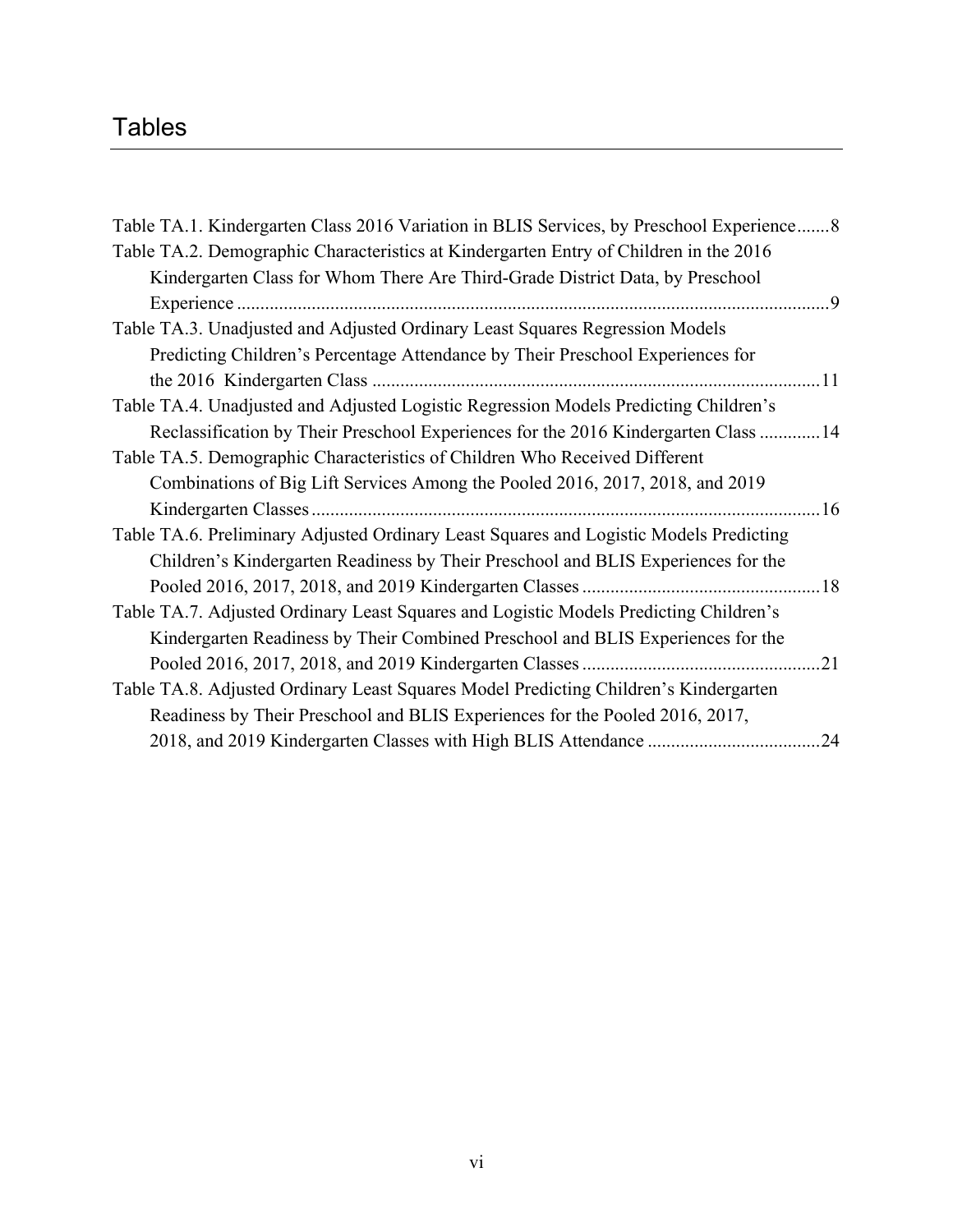This appendix provides additional details on the underlying data, statistical models, and results presented in *The Big Lift Evaluation: Research Findings Five Years In* (Gomez, Cannon, and Bongard, 2021), the fourth report in a series in which we evaluate The Big Lift™ (hereafter referred to as *Big Lift*). We first describe how we created each control and outcome variable and its source (e.g., parent report), followed by an overview of the regression models we employed. We then provide a full set of results, including all models presented in the full report and supplemental analyses. Text from this appendix draws heavily from the appendixes that accompany the second and third reports in this series, *The Big Lift Descriptive Analyses: Kindergarten Readiness and Elementary School Reading Outcomes for the 2016–2017 and 2017–2018 Kindergarten Classes* (Gomez et al., 2018) and *The Big Lift Descriptive Analyses: Progress Across Three Kindergarten Classes* (Gomez, Whitaker, and Cannon, 2020).

# Control Variables

We use control variables measured at kindergarten entry. For research question 1b, the sample includes children from the 2016 kindergarten (K) class; thus, all controls were measured in fall 2016. Descriptive statistics for this sample can be found in Table TA.2. For research question 2, the sample includes children from all four K classes represented in the report (the 2016 K class to the 2019 K class); thus, the controls were measured at the start of each class's kindergarten year (fall 2016, 2017, 2018, and 2019). Descriptive statistics for this sample can be found in Table TA.5. We explain the nature of each variable in the following subsections.

One limitation of all of the variables collected from the kindergarten entry forms (see the main report for details on the form) is that parents' self-reports may not have accurately captured non–Big Lift preschool enrollment or family demographic information. Parents may have felt pressured to answer a certain way, or they may have forgotten or misremembered program participation information. However, we have no evidence to suggest that data from the forms are not valid. Another limitation is that these variables were measured at kindergarten entry and not preschool entry, and control variables, such as family income, may have changed over that period.

#### *Child Variables*

*Birth date* was reported by parents on the kindergarten entry form. For students who had missing birth dates on the kindergarten entry form, we used data from the school districts.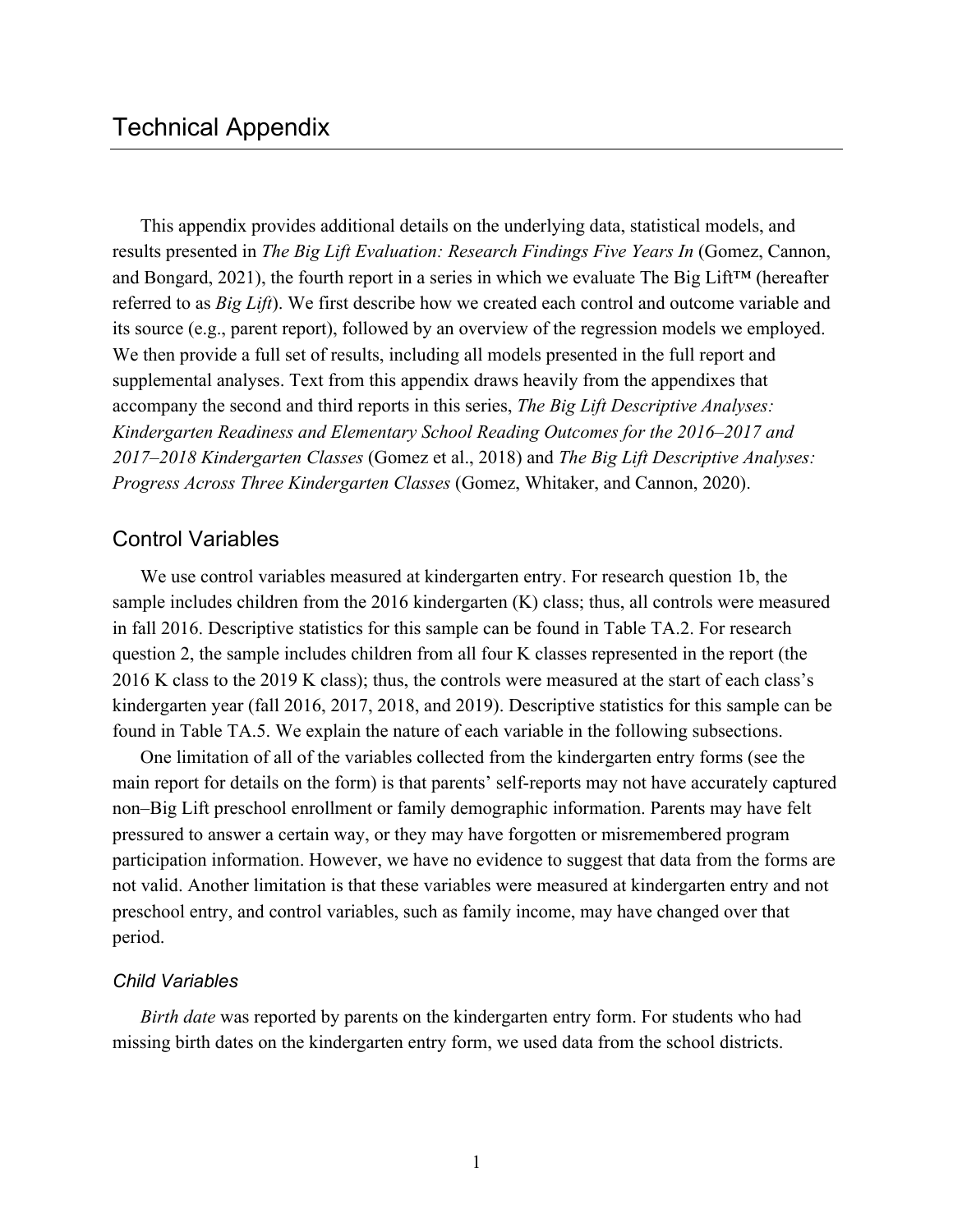*Child age* was calculated from information on the child birth date, reported by parents on the kindergarten entry form, and the date of assessment (recorded by assessors on the Brigance forms).

*Child gender* was reported by parents on the kindergarten entry form. We created a binary variable coded such that a value of 1 indicates a female child.

*Child race/ethnicity* was reported by parents on the kindergarten entry form and recorded in district data. Parents were asked to report on whether their children were Hispanic and on their children's race. There were five race categories: Alaska Native/American Indian; Asian; Black/African American; Native Hawaiian/other Pacific Islander; and White/Caucasian. Parents could check all that applied. From this information, we created a single race/ethnicity variable specified as a vector of mutually exclusive binary indicators that mirror the U.S. Census Bureau's reporting on race/ethnicity. Children coded in our data set as Hispanic were marked as Hispanic on the kindergarten form and could be that and any other race on the form. For example, children marked as Hispanic and Black/African American or Hispanic and White/Caucasian on the kindergarten entry form were coded as Hispanic for this study. Children marked as non-Hispanic and Black on the kindergarten entry form were coded as Black/African American non-Hispanic. Children marked as non-Hispanic and either Asian or Native Hawaiian/other Pacific Islander on the kindergarten entry form were coded as Asian/Native Hawaiian/other Pacific Islander non-Hispanic. Children marked as non-Hispanic and White on the kindergarten entry form were coded as White/Caucasian non-Hispanic. Children marked as non-Hispanic and Alaska Native/American Indian, or non-Hispanic and two or more race categories on the kindergarten entry form (i.e., multiracial) were coded as Other. For students who had missing race data on the kindergarten entry forms, we used the school district data. The race data from the school districts were recorded and coded identically to the parent-reported data.

*Home language* was gathered from the school district data. Twenty-eight unique languages were recorded. From these data, we created a binary variable where a value of 1 indicates that a child spoke a language other than English in the home.

*Assessment language* was reported by assessors on the Brigance assessment form. We created two binary indicators from this variable. The first indicator, "Assessed in Spanish," was coded such that a value of 1 indicates that the child was assessed with the Spanish version of the Brigance. The second indicator, "Not Assessed in Spanish or English," was coded such that a value of 1 indicates that a translator assessed the child in a language other than Spanish or English. Given that the Brigance has not been validated or officially translated for languages other than Spanish and English, the results for these children might vary from those of the rest of the sample.

*Assessment date* was reported by the assessor on the Brigance form.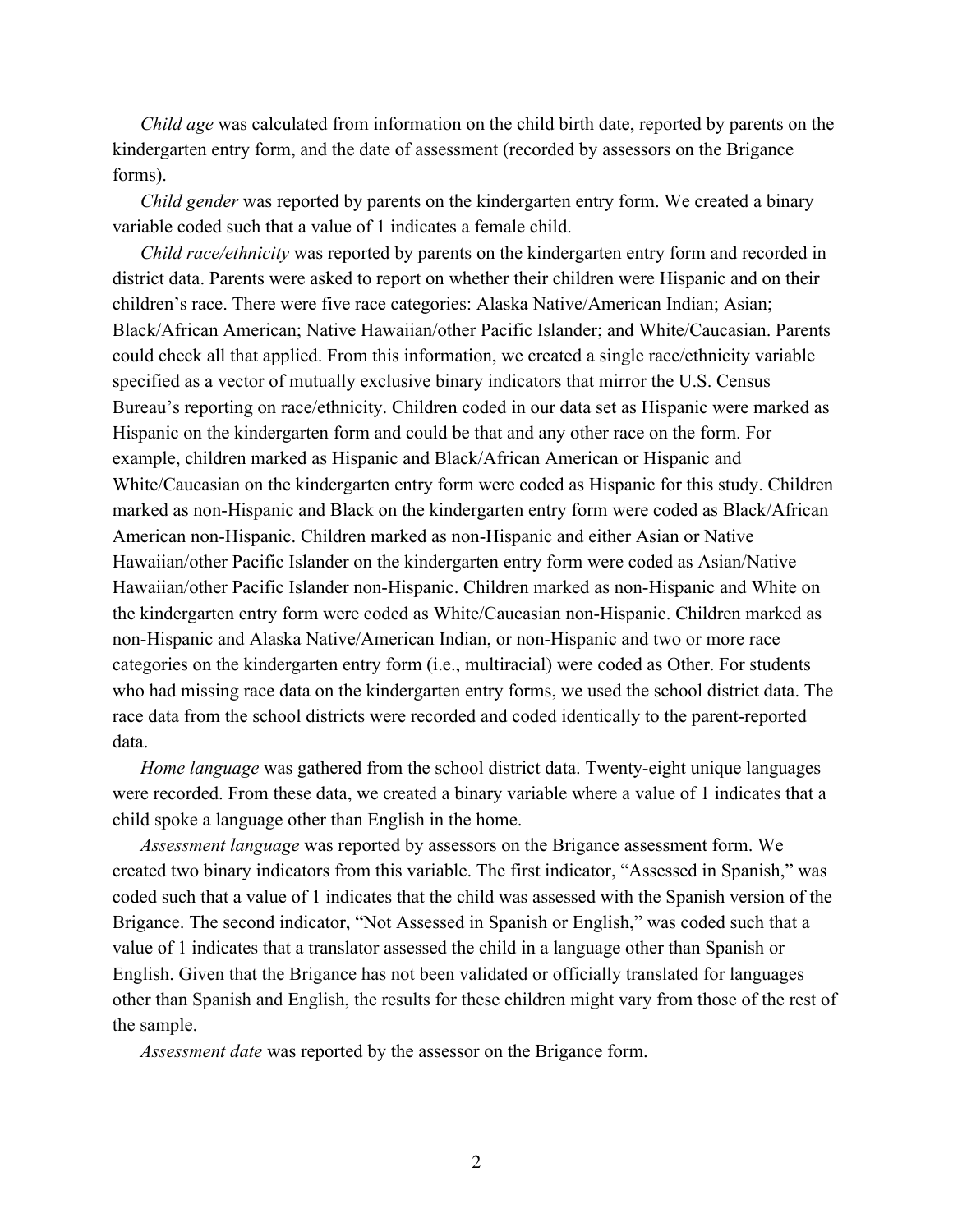#### *Parent Variables*

*Mother age at child birth* was created from the mother's date of birth and the child's date of birth (reported by parents on the kindergarten entry form). We created a binary variable where a value of 1 indicates that a mother was younger than 20 years old at the birth of her child.

*Number of parents in the home* was created from information reported by parents on the kindergarten entry form. Parents reported on the marital status of each parent (options were married, living with partner, separated, divorced, single—never married, and widowed) and whether each parent was living with the child. We created a binary variable, labeled "two-parent home," where a value of 1 indicates that the child lived with a parent who was either married or living with a partner.

*Parent education* was created from information reported by parents on the kindergarten entry form. When data were reported on both parents, we recorded the information on the parent with the highest level of education. There were six categories on the entry forms: less than high school diploma, high school diploma/GED (General Educational Development), associate's degree (associate of arts/associate of science), bachelor's degree, master's degree, and doctorate/Ph.D./M.D. We created a vector of four binary indicators by maintaining the first three categories and combining the last three into a bachelor's degree (or higher) category.

*Family income* was created from information reported by parents on the kindergarten entry form. The categories reported in Tables TA.2 and TA.5 exactly mirror those reported on the kindergarten entry form.

#### *Missing Data*

To include all children with outcome data in our analyses, we employed a *missing data indicator* strategy and created such an indicator for all of the controls. That is, we created a binary indicator for each control variable in which a value of 1 indicates a missing value on the control variable and a value of 0 indicates that the control variable was observed. Note that only one indicator was created for each categorical variable that is represented by a vector of binary indicators (e.g., income). All of our control variables with missing data are binary (e.g., gender) or categorical (i.e., race/ethnicity). For all instances of missing data, we imputed a "0" for the control variable, creating a data set in which all observations had non-missing values of each variable. All of the missing-data indicators and the control variables with imputed 0s were included in the models. Essentially, the missing data indicators allow us to treat as useful information the fact that data are missing for some variables observed, which could explain the variation in the outcome. Given that we had only a limited number of controls available, we chose this missing-data technique over other options—specifically, multiple imputation—that rely on having many control variables and analytic assumptions that our data did not meet (Little and Rubin, 2002). The rates of missingness for the samples used to address each research question are presented in Tables TA.2 and TA.5.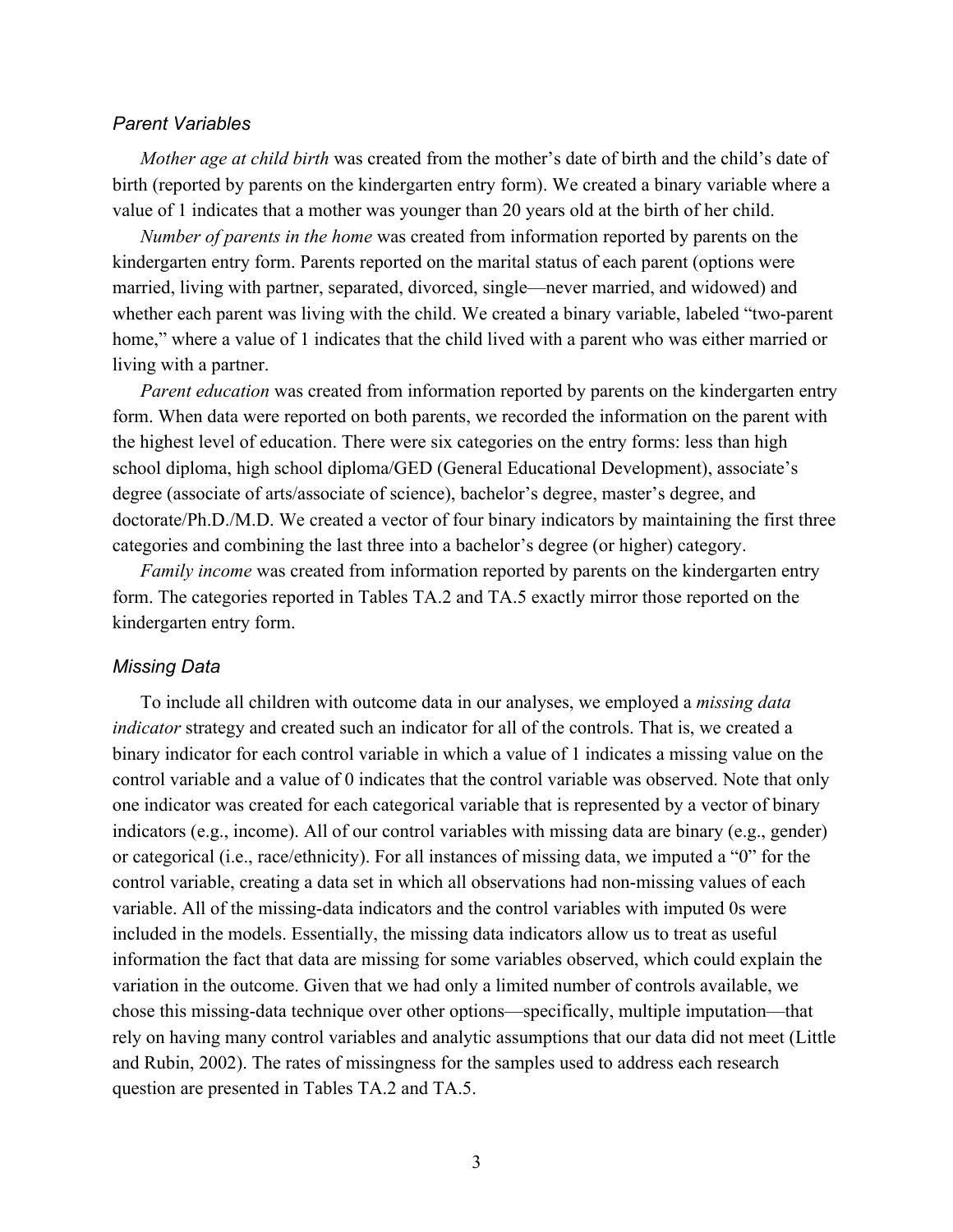### **Outcomes**

#### *Attendance*

Third-grade student attendance was measured by dividing the number of days attended by the number of instructional days a student was enrolled in the full 2019–2020 school year. Conceptually, we can think of the attendance measure as the percentage of expected days attended; numerically, the measure ranges from 0 to 100. The district data included only the full school year enrollment and attendance counts and do not allow analysis of attendance for only the portion of the year prior to school closures and remote learning caused by the pandemic. To account for children who were enrolled for a substantial portion of the school year, including before the pandemic, we included children who attended a Big Lift district for at least 90 days (i.e., half of a school year).<sup>1</sup>

We note that we did not examine chronic absenteeism as an outcome because of concerns about data quality for this measure given the change to remote learning at the end of the year. *Chronic absenteeism* is defined as a student who is absent at least 10 percent of the instructional days that they were enrolled. According to this definition, the rates of chronic absenteeism for the Big Lift districts were very low in the available data for the 2019–2020 school year compared with the rates reported in prior school years (according to the California Department of Education data reported through Ed-Data [see Ed-Data, undated]). Because chronic absenteeism is determined by a threshold, this measure may be more susceptible to variations in attendance recording during the pandemic; for example, schools may have counted attendance more leniently because of remote-learning situations. This and other pandemic-related practices may have led to artificially low rates of chronic absenteeism, making the measure unreliable as an outcome.

#### *English Learner Reclassification Status*

We used a binary language classification outcome that indicates whether a student who was formerly an English learner had been reported in the third-grade data as *reclassified as fluent-English proficient* (RFEP)—i.e., the student exited the *limited English proficient* status—by spring 2020. Only the students who were ever reported as English learners have a value for this indicator in our analytic data set; the indicator is coded 1 for students who were reported as RFEP and 0 for students who were reported as English learners as of spring 2020. In the aggregate, we present a percentage of students reported as RFEP, calculated as the number of students who were reported as RFEP divided by the total number of students who were reported as RFEP or as English learners.

<sup>&</sup>lt;sup>1</sup> This criterion excluded 24 students with total days attended less than 90.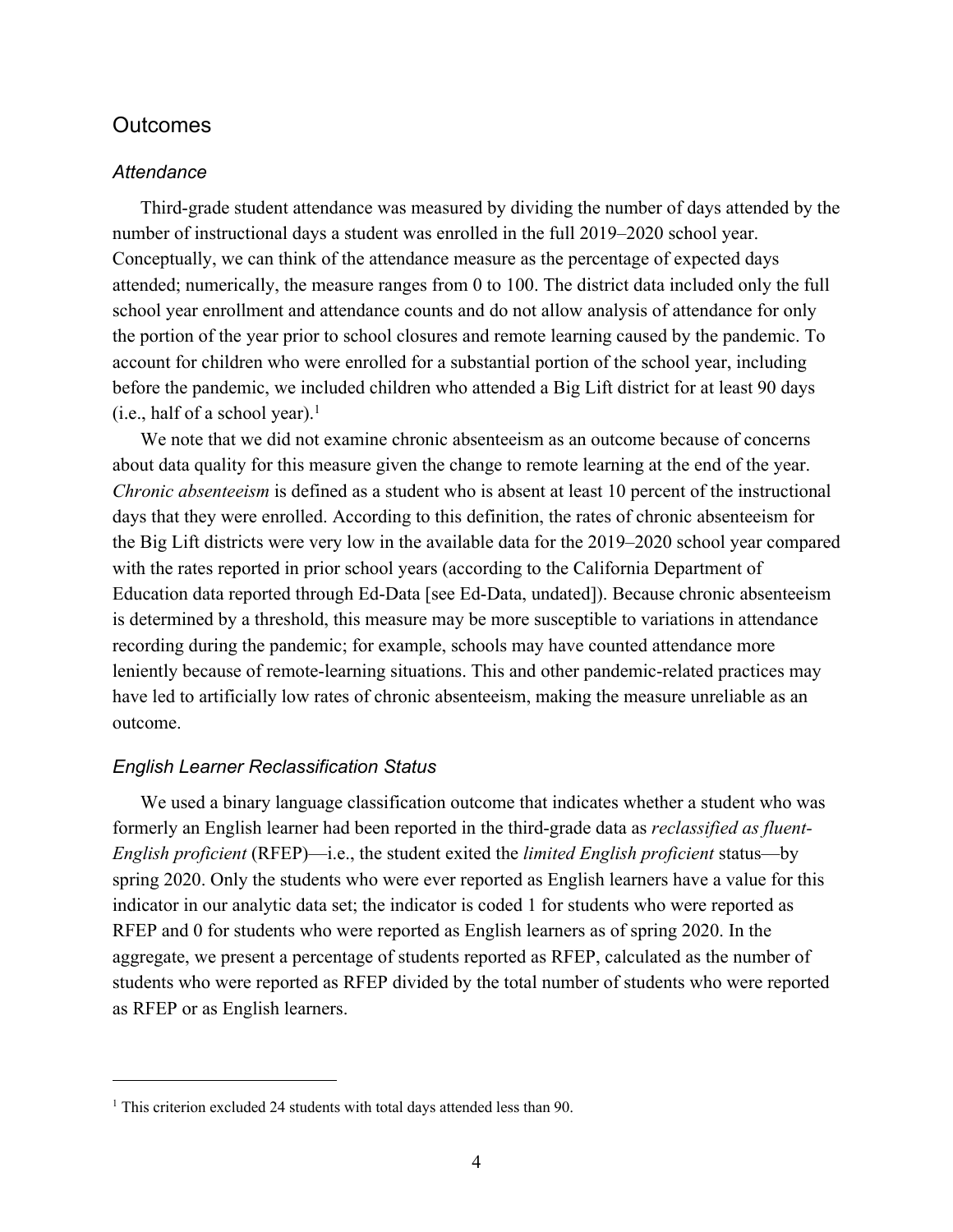#### *Brigance Early Childhood Screen III*

The Brigance consists of 13 items that measure three domains: (1) academic/cognitive development, (2) language development, and (3) physical development. Because of Big Lift's interest in overall school readiness, we focus our analysis on the total score, a weighted average of all three domains. The tool is normed against a national sample of young children, and the total score is scaled for research purposes. Big Lift districts administered the Brigance to all entering kindergartners in the first three to six weeks of school in fall 2016, 2017, 2018, and 2019 for the children included in the report. Teachers and other school staff assessed students from mid-August through the beginning of October of each year. Although teachers administered the assessment early in the year, some variation in when the assessment was completed exists among classrooms, schools, and districts.<sup>2</sup> The variation likely does not influence the results, but it is important to note because children could have been in different developmental stages when the assessment was administered. Additionally, because the Brigance is administered by classroom teachers, slight variation in assessment procedures could have occurred, potentially creating bias in the results. However, all kindergarten teachers or assessors receive standardized Brigance training by the national Brigance trainer, minimizing any potential bias. Any error introduced by variation in test administration is likely to be random because there was no evidence to suggest systematically different testing procedures among groups of children who received different services.

The Brigance total score ranged from 63 to 131, with a mean of 90.6 and a standard deviation of 15.8 for the 2016, 2017, 2018, and 2019 pooled kindergarten sample. To address research question 2, we used a *low-income sample*, defined as a sample of children from families with annual incomes of \$100,000 or less (see Table TA.5 for demographic information on this sample). The Brigance total score among this sample had the same range as that of the full sample (63–131), with a mean of 87.1 and a standard deviation of 14.6. In the primary model specifications, the outcome was continuous. We also conducted additional analyses in which we used a binary version of the outcome variable, coded such that a value of 1 indicates that the child scored a 90 or above. A score of 90 or above on the Brigance is defined as *kindergartenready*. In the pooled K class sample, 51.1 percent of children scored a 90 or above; in the Big Lift–eligible sample that we examined for research question 2, 41.9 percent of children scored a 90 or above.

### Samples and Analytic Approach

In this section, we describe our research samples and the analytic approach we took to address each research question.

 $2$  To address this issue, we controlled for assessment date in all group comparisons.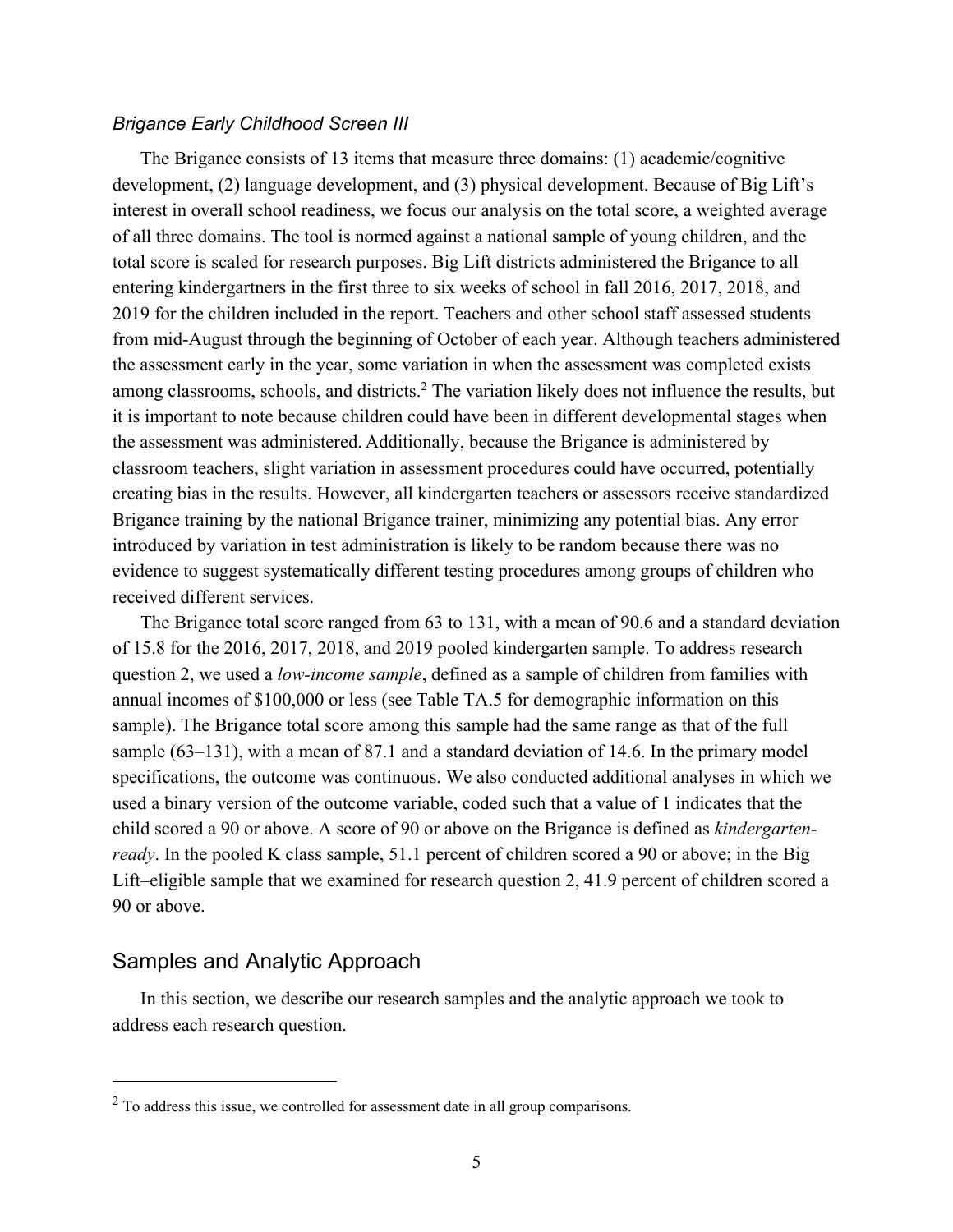# *Research Question 1a: What Are the Participation Rates in Big Lift Services from Preschool Through Third Grade?*

The sample for this analysis consists of children from the 2016 K class for whom we had data at kindergarten entry ( $n = 1,496$ ). We disaggregate participation by children from families with low incomes (defined as children from families with annual incomes of \$100,000 or less; *n*  = 853) and children from families with very low incomes (defined as children from families with annual incomes of \$50,000 or less;  $n = 685$ ). In Table TA.1, we present the descriptive statistics for Big Lift Inspiring Summers (BLIS) experiences broken out by preschool experience for the Big Lift–eligible subgroup only.

# *Research Question 1b: How Do the Third-Grade Outcomes of Children Who Enrolled in Big Lift Preschool Compare with Those of Children Who Enrolled in Non–Big Lift Preschool or Did Not Attend Preschool?*

The sample for this analysis consists of children from the 2016 K class for whom there are third-grade data in the San Mateo County Office of Education (SMCOE) database (*n* = 1,189). We also conducted supplementary analysis on the children from families with very low incomes (*n* = 532, or 46 percent of the full sample). To address research question 1b, we used ordinary least squares (OLS) regression to model students' percentage attendance as a function of a vector of binary indicators describing the students' preschool experiences: Big Lift preschool, non–Big Lift preschool, no preschool, and preschool unknown. The unadjusted models include only the preschool enrollment variables. The adjusted models include the preschool enrollment variables and the control variables already listed as well as the districts in which children were enrolled at kindergarten entry.

We used a logistic regression to model the binary English learner reclassification outcome as a function of children's preschool experiences. The unadjusted models include only the preschool enrollment variables; the adjusted models include the preschool enrollment variables and the control variables already listed. The coefficients are converted to and presented as odds ratios. Odds are an alternative way of expressing the probability p and are defined as  $\frac{p}{1-p}$ .

Odds are a way of expressing an association between the probability that the binary outcome will occur and a predictor. *Odds ratio* refers to the odds that the outcome will occur versus the odds that it will not occur in reference to the predictor of interest. All odds ratios are bounded at 0. Odds ratios that are less than 1 indicate a negative relationship between the predictor and the probability that the outcome will occur; odds ratios that are greater than 1 indicate a positive relationship between the predictor and the probability that the outcome will occur.

The results of the OLS models for attendance and the logistic models for English learner reclassification are presented in Tables TA.3 and TA.4, respectively.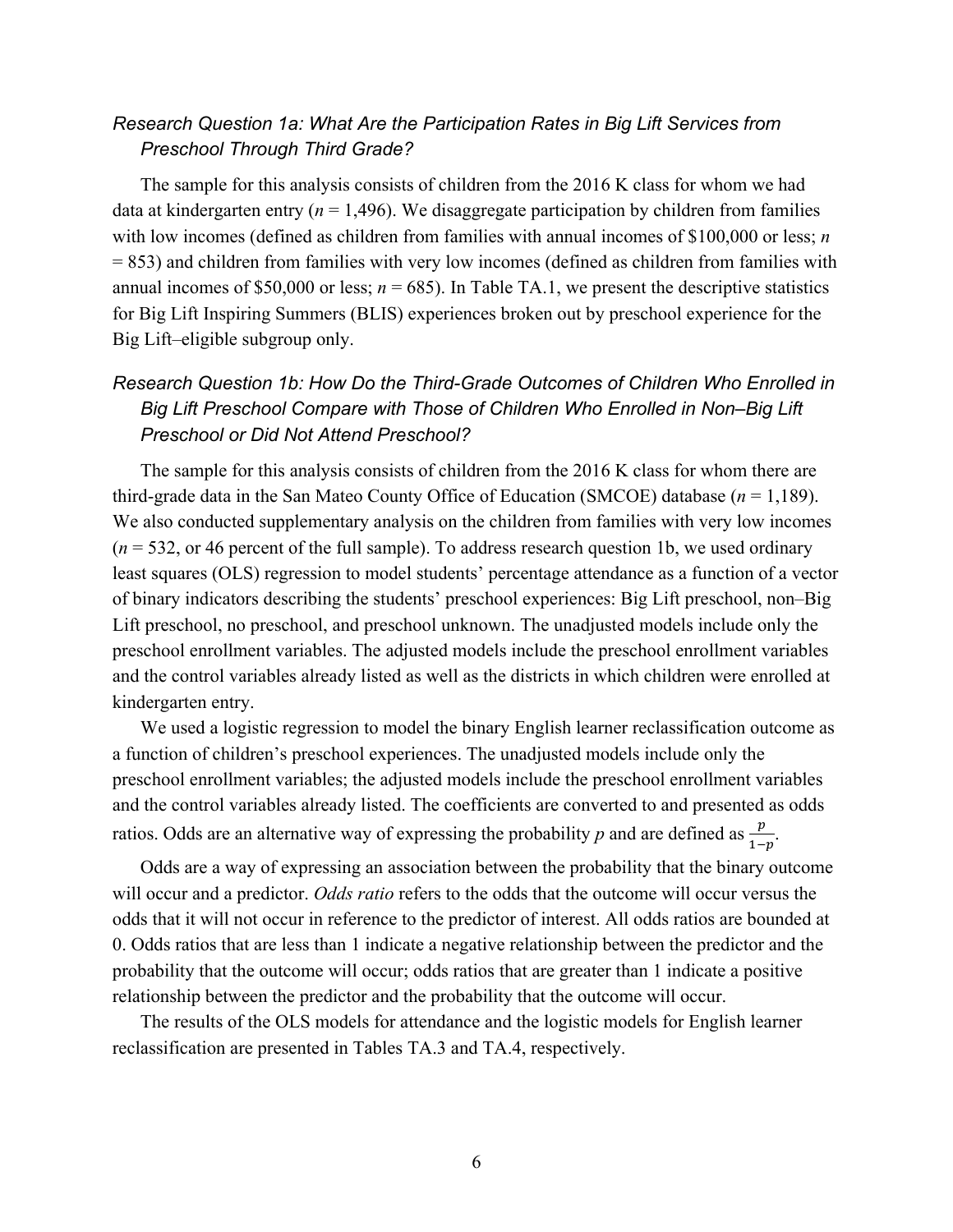# *Research Question 2: Among Children in All Available Kindergarten Classes Who Were Eligible for All Big Lift Services Before Kindergarten, How Do Kindergarten Readiness Skills Compare Among Children Who Experienced Different Combinations of Big Lift Preschool and the BLIS Program Before Kindergarten?*

The sample for this analysis consists of children from the 2016, 2017, 2018, and 2019 K classes who are from families with low incomes (defined as children from families with annual incomes of  $$100,000$  or less;  $n = 5,180$ ). To address research question 2, we used OLS and logistic regression to model the Brigance continuous and binary outcomes as a function of children's preschool and summer experiences.

First, we conducted preliminary analyses in which we modeled the main effects of children's possible preschool and BLIS experiences. We included a vector of binary indicators describing the students' preschool experiences (as specified for the models in research question 1) and a binary variable indicating whether children attended BLIS. We adjusted for the demographic controls already listed, for the districts in which children were enrolled at kindergarten entry, and for indicators of their K classes. The results of these models are presented in Table TA.6.

For the primary model, we included a vector of binary indicators describing children's combined preschool and BLIS experiences: Big Lift preschool plus BLIS, Big Lift preschool without BLIS, non–Big Lift preschool plus BLIS, non–Big Lift preschool without BLIS, no preschool plus BLIS, no preschool without BLIS, preschool unknown plus BLIS, and preschool unknown without BLIS. We adjusted for the demographic controls already listed for the districts in which children were enrolled at kindergarten entry and for indicators for their K classes. The results of these models are presented in Table TA.7.

We conducted a sensitivity analysis with a subsample that excluded children who did not have *high BLIS attendance* (defined as attending 75 percent of BLIS programming). We excluded 201 children with low BLIS attendance, leaving a subsample of 4,979 children overall. We used OLS regression to model the Brigance total score outcome as a function of children's combined preschool and summer experiences, all demographic controls, the districts in which children were enrolled at kindergarten entry, and an indicator for their K classes. The results of this model are presented in Table TA.8.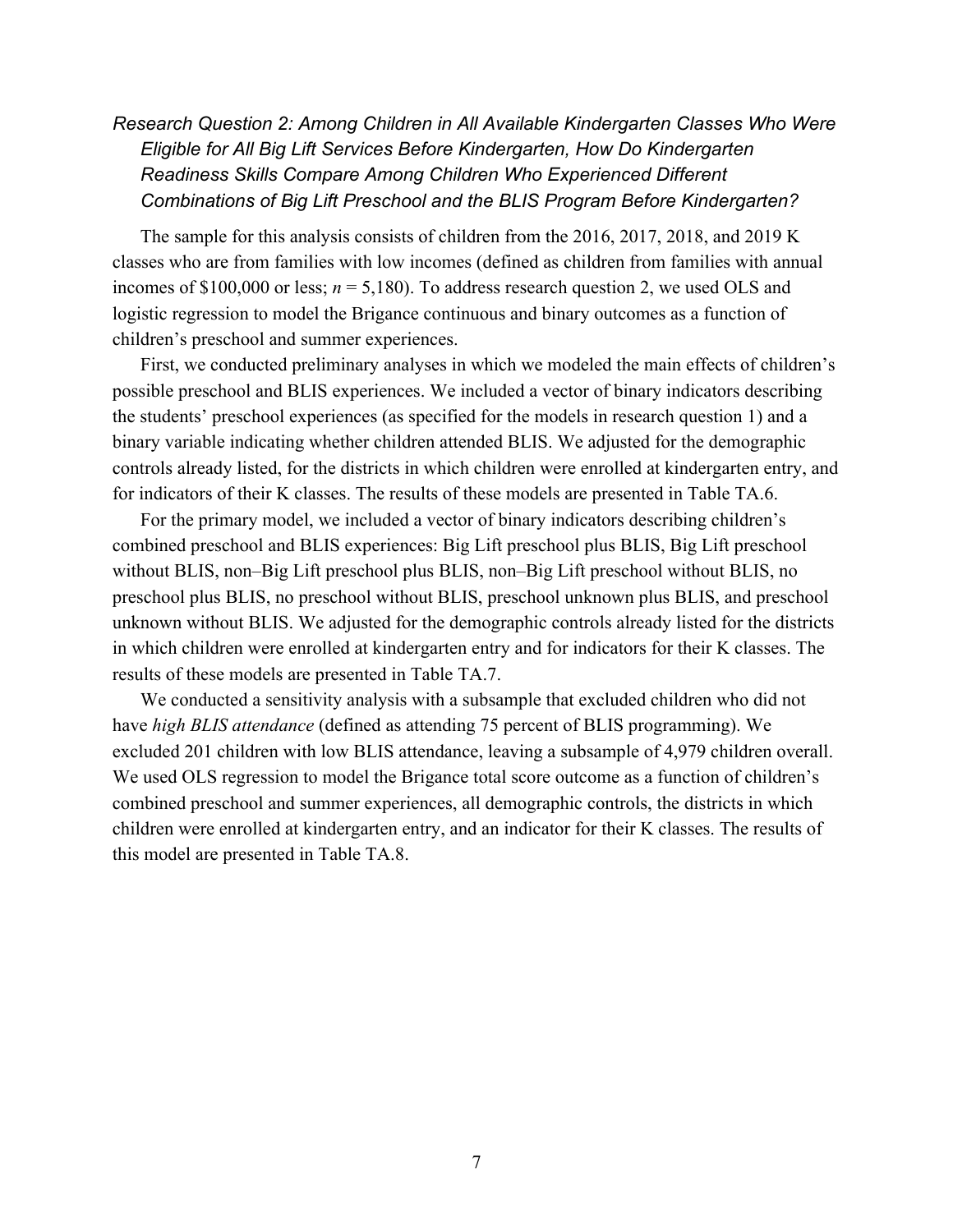| <b>Big Lift Service</b>                             | <b>Children Who</b><br><b>Attended Big</b><br><b>Lift Preschool</b> | <b>Children Who</b><br><b>Attended</b><br>Non-Big Lift<br>Preschool | <b>Children Who</b><br><b>Attended No</b><br><b>Preschool</b> | <b>Children with</b><br><b>Preschool</b><br><b>Unknown</b> |
|-----------------------------------------------------|---------------------------------------------------------------------|---------------------------------------------------------------------|---------------------------------------------------------------|------------------------------------------------------------|
| No BLIS                                             | 36                                                                  | 58                                                                  | 69                                                            | 100                                                        |
| Any BLIS                                            | 64                                                                  | 42                                                                  | 31                                                            | $\mathbf{0}$                                               |
| One BLIS touchpoint                                 | 23                                                                  | 16                                                                  | 16                                                            | 0                                                          |
| Only rising kindergarten BLIS                       | 11                                                                  | 6                                                                   | 8                                                             | 0                                                          |
| Only first-grade BLIS                               | 7                                                                   | 6                                                                   | 4                                                             | 0                                                          |
| Only second-grade BLIS                              | 5                                                                   | 4                                                                   | 3                                                             | 0                                                          |
| Two BLIS touchpoints                                | 23                                                                  | 18                                                                  | 8                                                             | $\mathbf{0}$                                               |
| Rising kindergarten and first-grade BLIS            | 12                                                                  | 5                                                                   | 4                                                             | $\mathbf 0$                                                |
| Rising kindergarten and second-grade<br><b>BLIS</b> | 2                                                                   | 1                                                                   | 1                                                             | 0                                                          |
| First- and second-grade BLIS                        | 8                                                                   | 11                                                                  | 3                                                             | $\mathbf{0}$                                               |
| Three BLIS touchpoints                              | 18                                                                  | 9                                                                   | 8                                                             | $\mathbf{0}$                                               |
| <b>Total sample size</b>                            | 321                                                                 | 367                                                                 | 160                                                           | 5                                                          |

#### **Table TA.1. Kindergarten Class 2016 Variation in BLIS Services, by Preschool Experience**

SOURCE: SMCOE database.

NOTES: The total sample consists of 853 children from the 2016 K class who we observed at kindergarten entry and who are from families with low incomes (defined as families with annual incomes of \$100,000 or less). All rows except "Total sample size" are percentages of the subsamples listed in the column headers.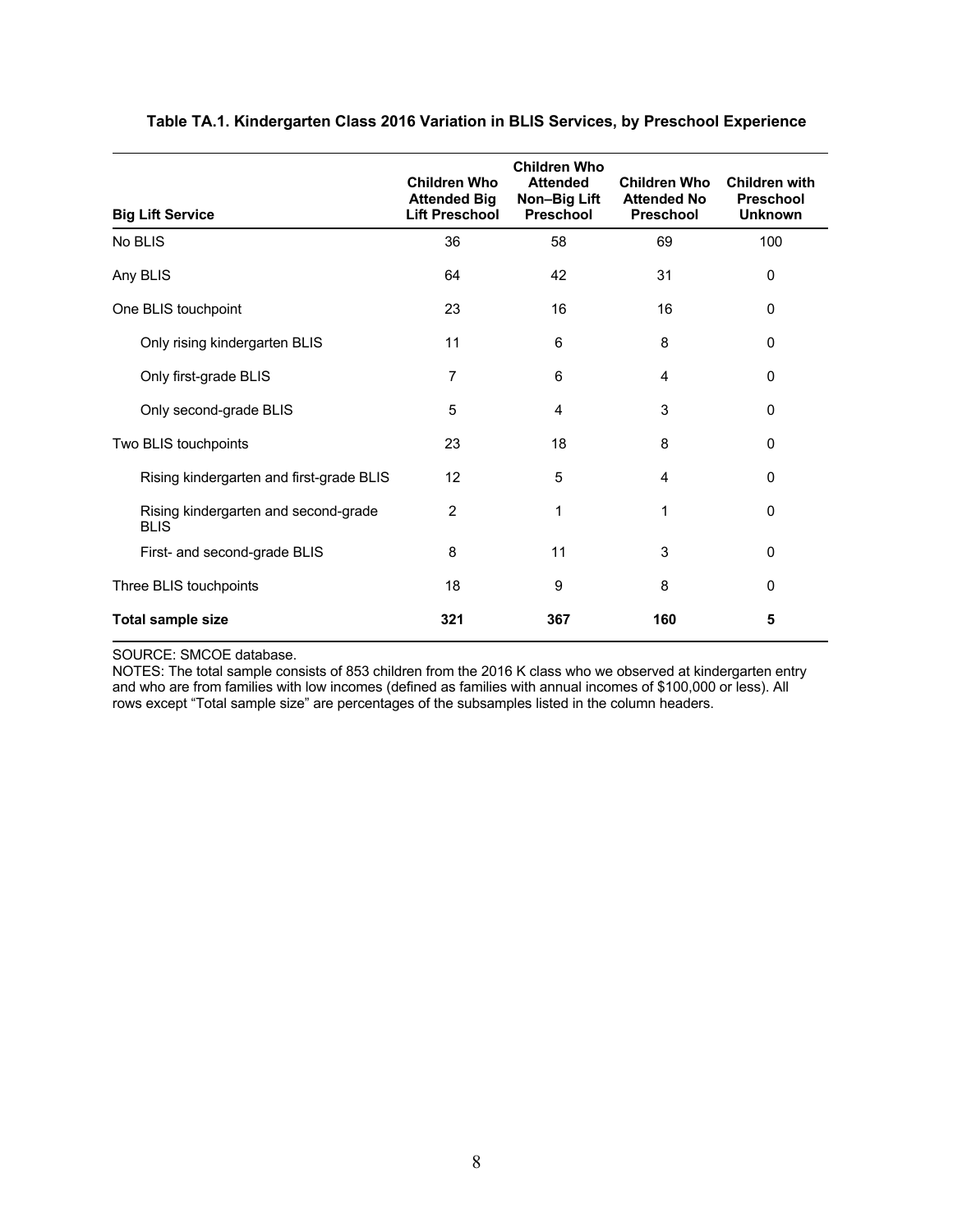**Table TA.2. Demographic Characteristics at Kindergarten Entry of Children in the 2016 Kindergarten Class for Whom There Are Third-Grade District Data, by Preschool Experience**

| <b>Demographic Characteristic</b> | All<br><b>Children</b> | <b>Big Lift</b><br>Preschool | Non-Big<br>Lift<br>Preschool | <b>No</b><br><b>Preschool</b> |
|-----------------------------------|------------------------|------------------------------|------------------------------|-------------------------------|
| Brigance (mean)                   | 90.90                  | 86.06                        | 95.79                        | 83.16                         |
| Child gender                      |                        |                              |                              |                               |
| Female                            | 44.32                  | 47.40                        | 45.94                        | 50.87                         |
| Male                              | 46.43                  | 51.21                        | 47.93                        | 49.13                         |
| Missing                           | 9.25                   | 1.38                         | 6.13                         | 0.00                          |
| Race/ethnicity                    |                        |                              |                              |                               |
| Hispanic                          | 40.12                  | 73.01                        | 29.71                        | 38.15                         |
| <b>Black/African American</b>     | 1.01                   | 1.73                         | 1.07                         | 0.00                          |
| White/Caucasian                   | 9.25                   | 3.46                         | 13.78                        | 6.36                          |
| Asian                             | 31.71                  | 19.03                        | 37.83                        | 41.62                         |
| Other                             | 4.54                   | 1.04                         | 6.58                         | 4.62                          |
| Missing                           | 13.37                  | 1.73                         | 11.03                        | 9.25                          |
| Home language                     |                        |                              |                              |                               |
| English                           | 49.62                  | 25.26                        | 59.88                        | 49.13                         |
| Not English                       | 49.62                  | 73.70                        | 39.97                        | 50.87                         |
| Missing                           | 0.76                   | 1.04                         | 0.15                         | 0.00                          |
| Mother age at child birth         |                        |                              |                              |                               |
| Younger than 20 (teen mom)        | 2.94                   | 8.30                         | 1.23                         | 1.73                          |
| 20 or older                       | 83.85                  | 88.24                        | 87.44                        | 94.22                         |
| Missing                           | 13.20                  | 3.46                         | 11.33                        | 4.05                          |
| Parents in the home               |                        |                              |                              |                               |
| Two-parent home                   | 70.48                  | 68.17                        | 76.72                        | 77.46                         |
| Single-parent home                | 16.90                  | 26.64                        | 13.63                        | 20.23                         |
| Missing                           | 12.62                  | 5.19                         | 9.65                         | 2.31                          |
| Parent education                  |                        |                              |                              |                               |
| Less than high school degree      | 10.09                  | 22.49                        | 5.82                         | 8.67                          |
| High school diploma/GED           | 29.69                  | 49.13                        | 21.75                        | 38.15                         |
| Associate's degree                | 13.29                  | 9.69                         | 14.70                        | 19.65                         |
| Bachelor's degree (or higher)     | 35.41                  | 17.30                        | 48.70                        | 30.06                         |
| Missing                           | 11.52                  | 1.38                         | 9.04                         | 3.47                          |
| Family income                     |                        |                              |                              |                               |
| Less than \$10,000                | 6.14                   | 10.73                        | 3.83                         | 9.83                          |
| \$10,001-\$25,000                 | 14.38                  | 31.14                        | 7.96                         | 15.61                         |
| \$25,001-\$50,000                 | 25.15                  | 43.94                        | 18.68                        | 28.90                         |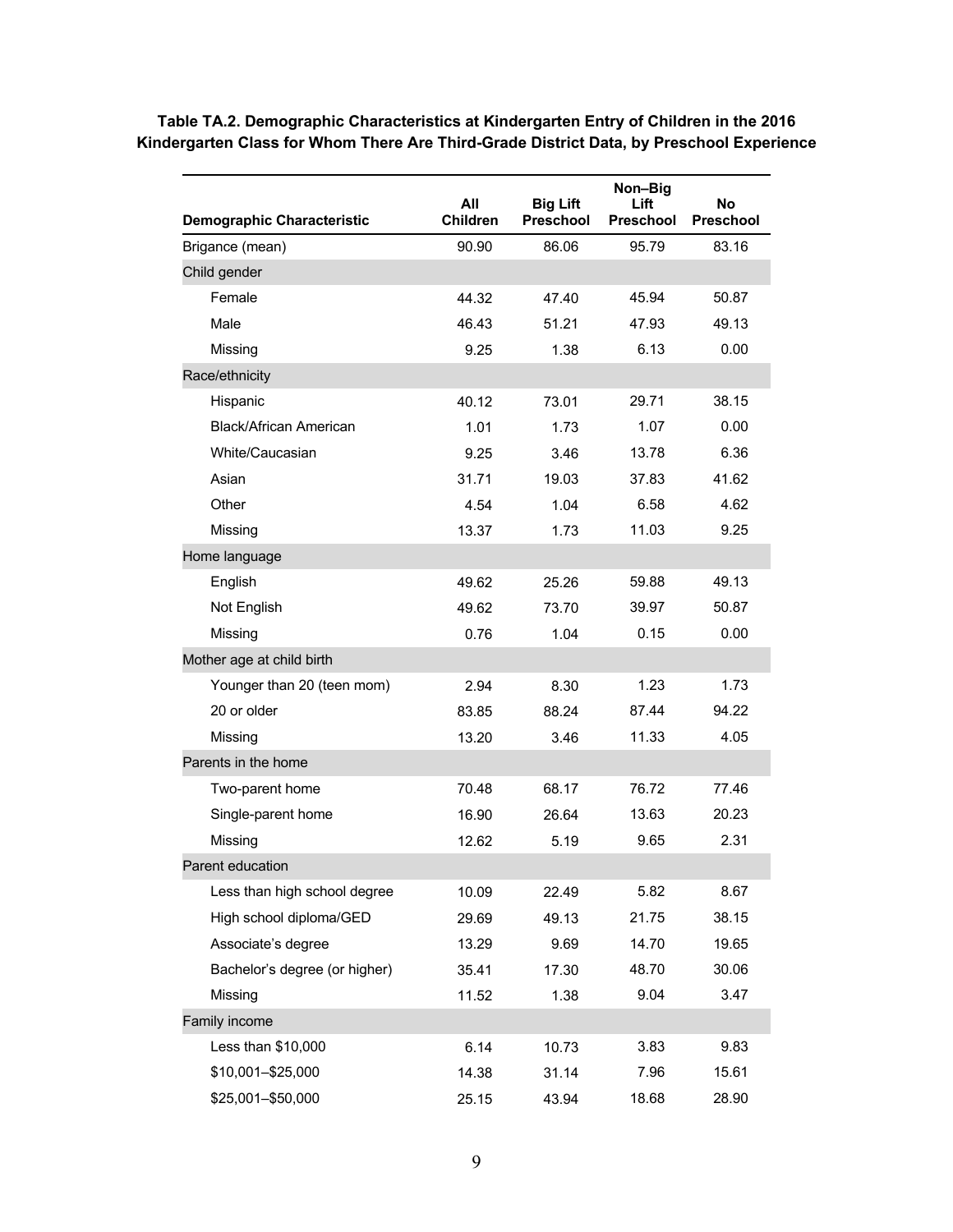| <b>Demographic Characteristic</b> | All<br><b>Children</b> | <b>Big Lift</b><br>Preschool | Non-Big<br>Lift<br>Preschool | No<br><b>Preschool</b> |
|-----------------------------------|------------------------|------------------------------|------------------------------|------------------------|
| \$50,001-\$100,000                | 11.69                  | 5.88                         | 14.70                        | 13.87                  |
| \$100,001-\$150,000               | 11.10                  | 0.35                         | 17.30                        | 9.25                   |
| More than \$150,000               | 8.58                   | 0.00                         | 14.85                        | 2.89                   |
| Missing                           | 22.96                  | 7.96                         | 22.66                        | 19.65                  |
| Sample size                       | 1.189                  | 289                          | 653                          | 173                    |

SOURCE: SMCOE database; kindergarten entry forms.

NOTE: The total sample consists of 1,189 children from the 2016 K class who we observed at kindergarten entry and have attendance and/or RFEP data. The values in the table, except for the Brigance (mean) and sample size rows, are percentages. The "All Children" column includes 74 children whose preschool experience is unknown.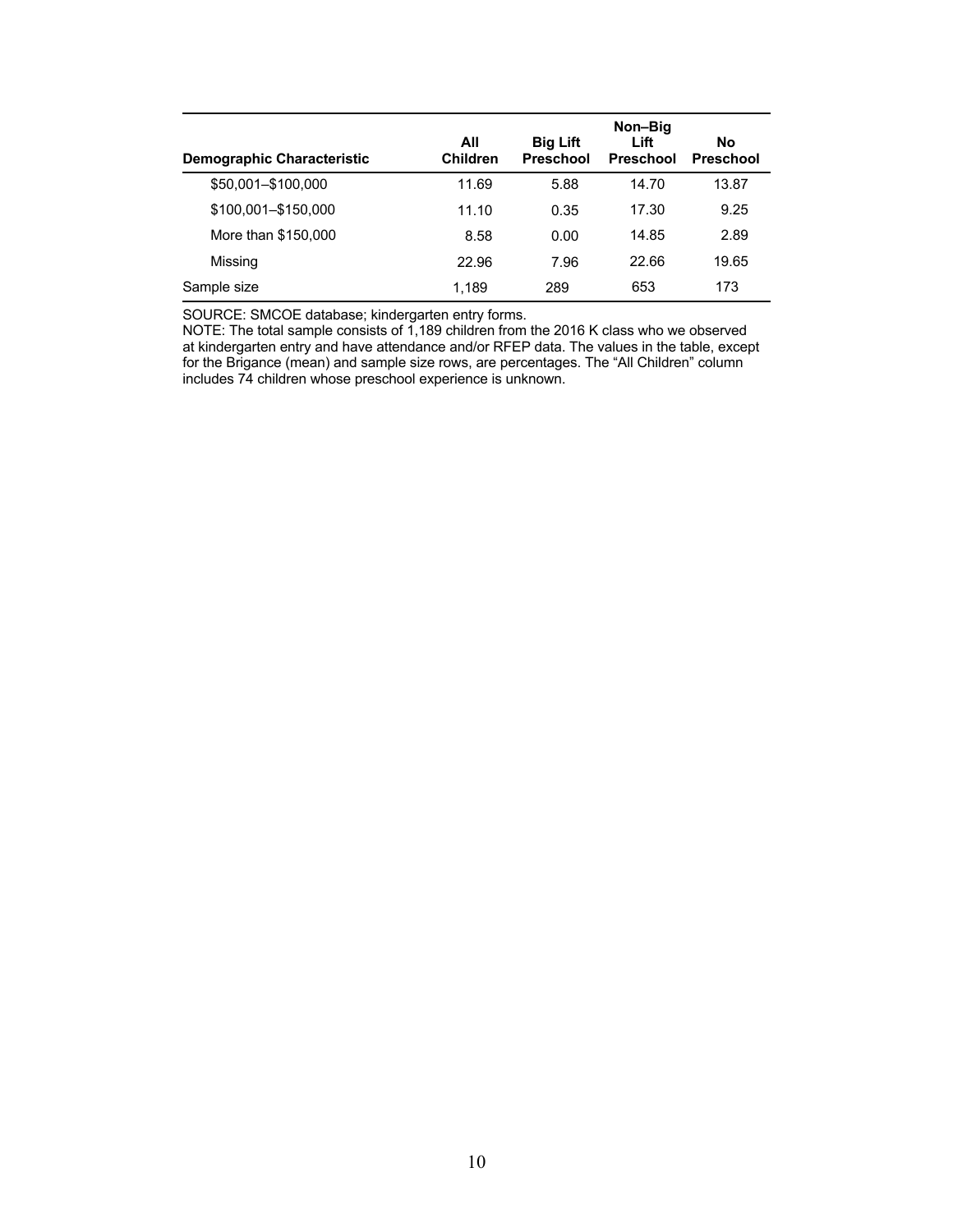# **Table TA.3. Unadjusted and Adjusted Ordinary Least Squares Regression Models Predicting Children's Percentage Attendance by Their Preschool Experiences for the 2016 Kindergarten Class**

|                                                           | 2016 K Class                      |                                  | <b>Very-Low-Income Sample</b>     |                                  |  |
|-----------------------------------------------------------|-----------------------------------|----------------------------------|-----------------------------------|----------------------------------|--|
| <b>Predictor</b>                                          | <b>Unadjusted</b><br><b>Model</b> | <b>Adjusted</b><br>with Controls | <b>Unadjusted</b><br><b>Model</b> | <b>Adjusted</b><br>with Controls |  |
| Preschool experience [reference is Big Lift<br>preschool] |                                   |                                  |                                   |                                  |  |
| Non-Big Lift preschool                                    | $0.003 -$                         | 0.001                            | 0.003                             | 0.000                            |  |
|                                                           | (0.002)                           | (0.002)                          | (0.003)                           | (0.003)                          |  |
| No preschool                                              | $-0.005 -$                        | $-0.008**$                       | $-0.010**$                        | $-0.013**$                       |  |
|                                                           | (0.003)                           | (0.003)                          | (0.004)                           | (0.004)                          |  |
| Preschool unknown                                         | $-0.005$                          | $-0.007$                         | $-0.070**$                        | $-0.071***$                      |  |
|                                                           | (0.004)                           | (0.005)                          | (0.021)                           | (0.021)                          |  |
| Birth date                                                |                                   | 0.000                            |                                   | $-0.000$                         |  |
|                                                           |                                   | (0.000)                          |                                   | (0.000)                          |  |
| Child gender [reference is male]                          |                                   |                                  |                                   |                                  |  |
| Female                                                    |                                   | 0.002                            |                                   | 0.002                            |  |
|                                                           |                                   | (0.002)                          |                                   | (0.003)                          |  |
| Missing                                                   |                                   | $-0.002$                         |                                   | 0.008                            |  |
|                                                           |                                   | (0.006)                          |                                   | (0.012)                          |  |
| Home language [reference is English]                      |                                   |                                  |                                   |                                  |  |
| Language other than English                               |                                   | $0.010***$                       |                                   | $0.013***$                       |  |
|                                                           |                                   | (0.002)                          |                                   | (0.003)                          |  |
| Missing                                                   |                                   | 0.003                            |                                   | $-0.008$                         |  |
|                                                           |                                   | (0.009)                          |                                   | (0.017)                          |  |
| Race/ethnicity [reference is White/Caucasian              |                                   |                                  |                                   |                                  |  |
| non-Hispanic]<br>Hispanic                                 |                                   | $-0.003$                         |                                   | 0.002                            |  |
|                                                           |                                   | (0.003)                          |                                   | (0.006)                          |  |
| Black/African American non-Hispanic                       |                                   | 0.006                            |                                   | 0.010                            |  |
|                                                           |                                   | (0.008)                          |                                   | (0.011)                          |  |
| Asian/Native Hawaiian/other Pacific                       |                                   | 0.005                            |                                   | $0.014*$                         |  |
| Islander non-Hispanic                                     |                                   | (0.003)                          |                                   | (0.006)                          |  |
| Other race                                                |                                   | 0.001                            |                                   | 0.009                            |  |
|                                                           |                                   | (0.005)                          |                                   | (0.010)                          |  |
| Missing                                                   |                                   | 0.003                            |                                   | 0.011                            |  |
|                                                           |                                   | (0.005)                          |                                   | (0.008)                          |  |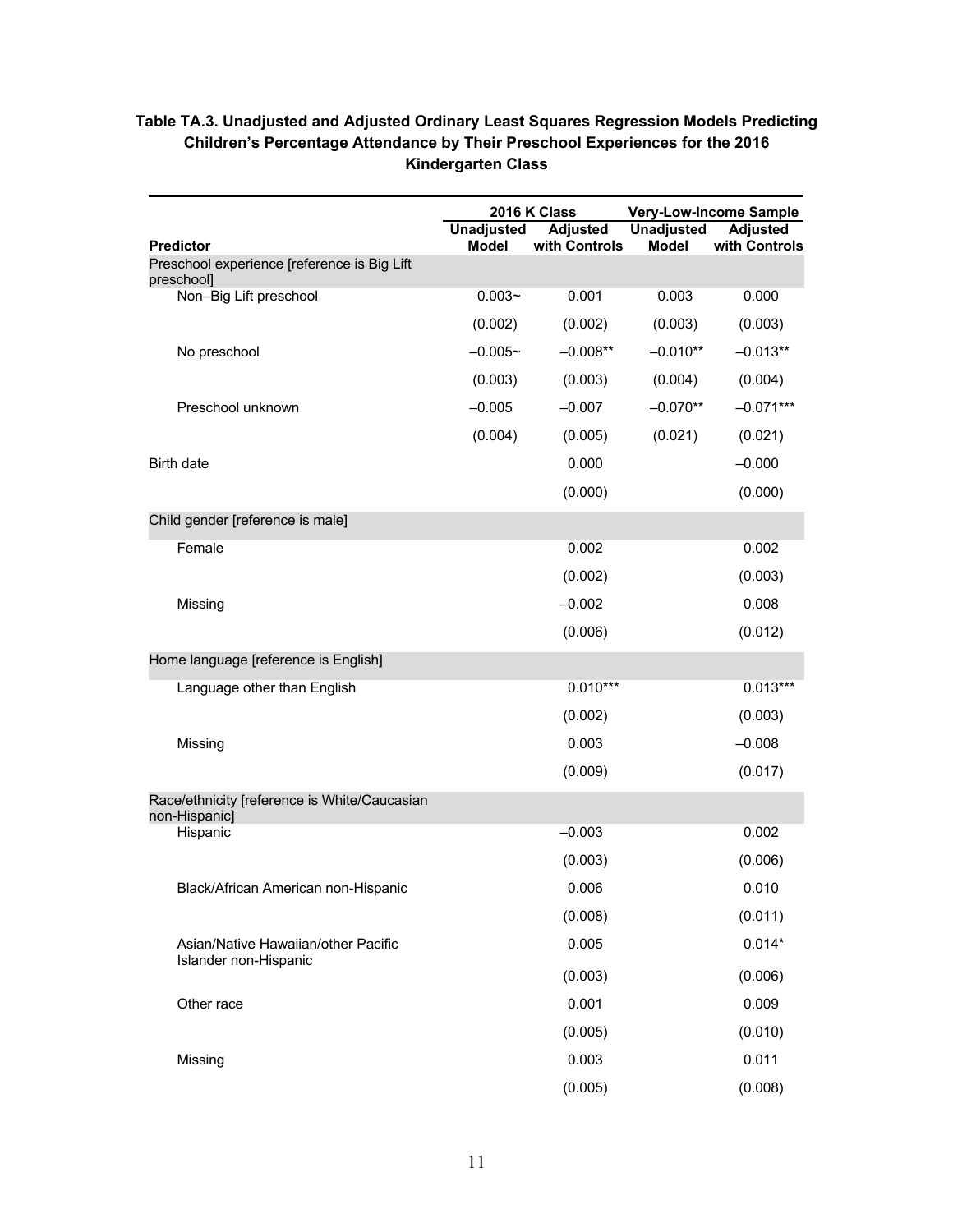|                                                                   | 2016 K Class                                                          | <b>Very-Low-Income Sample</b>                                         |  |  |
|-------------------------------------------------------------------|-----------------------------------------------------------------------|-----------------------------------------------------------------------|--|--|
| <b>Predictor</b>                                                  | <b>Unadjusted</b><br><b>Adjusted</b><br><b>Model</b><br>with Controls | <b>Unadjusted</b><br><b>Adjusted</b><br><b>Model</b><br>with Controls |  |  |
| Family income [reference is \$10,000 or less]                     |                                                                       |                                                                       |  |  |
| \$10,001-\$25,000                                                 | $-0.004$                                                              | $-0.003$                                                              |  |  |
|                                                                   | (0.004)                                                               | (0.004)                                                               |  |  |
| \$25,001-\$50,000                                                 | 0.003                                                                 | 0.003                                                                 |  |  |
|                                                                   | (0.004)                                                               | (0.004)                                                               |  |  |
| \$50,001-\$100,000                                                | 0.002                                                                 | 0.000                                                                 |  |  |
|                                                                   | (0.004)                                                               | na                                                                    |  |  |
| \$100,001-\$150,000                                               | 0.005                                                                 | 0.000                                                                 |  |  |
|                                                                   | (0.004)                                                               | na                                                                    |  |  |
| More than \$150,000                                               | $0.009 -$                                                             | 0.000                                                                 |  |  |
|                                                                   | (0.005)                                                               | na                                                                    |  |  |
| Missing                                                           | 0.005                                                                 | 0.000                                                                 |  |  |
|                                                                   | (0.004)                                                               | na                                                                    |  |  |
| Mother age at child birth [reference is mother<br>age $\geq 20$ ] |                                                                       |                                                                       |  |  |
| Younger than 20 (teen mom)                                        | 0.006                                                                 | 0.004                                                                 |  |  |
|                                                                   | (0.005)                                                               | (0.006)                                                               |  |  |
| Missing                                                           | $-0.003$                                                              | $-0.003$                                                              |  |  |
|                                                                   | (0.004)                                                               | (0.006)                                                               |  |  |
| Parents in the home [reference is single-parent<br>home]          |                                                                       |                                                                       |  |  |
| Two-parent home                                                   | 0.003                                                                 | 0.003                                                                 |  |  |
|                                                                   | (0.002)                                                               | (0.003)                                                               |  |  |
| Missing                                                           | 0.005                                                                 | 0.007                                                                 |  |  |
|                                                                   | (0.005)                                                               | (0.006)                                                               |  |  |
| Parent education [reference is less than high<br>school diploma]  |                                                                       |                                                                       |  |  |
| High school diploma/GED                                           | $-0.006 -$                                                            | $-0.006$                                                              |  |  |
|                                                                   | (0.003)                                                               | (0.004)                                                               |  |  |
| Associate's degree                                                | $-0.007*$                                                             | $-0.009 -$                                                            |  |  |
|                                                                   | (0.004)                                                               | (0.005)                                                               |  |  |
| Bachelor's degree (or higher)                                     | $-0.001$                                                              | 0.001                                                                 |  |  |
|                                                                   | (0.003)                                                               | (0.005)                                                               |  |  |
| Missing                                                           | $-0.002$                                                              | $-0.004$                                                              |  |  |
|                                                                   | (0.005)                                                               | (0.008)                                                               |  |  |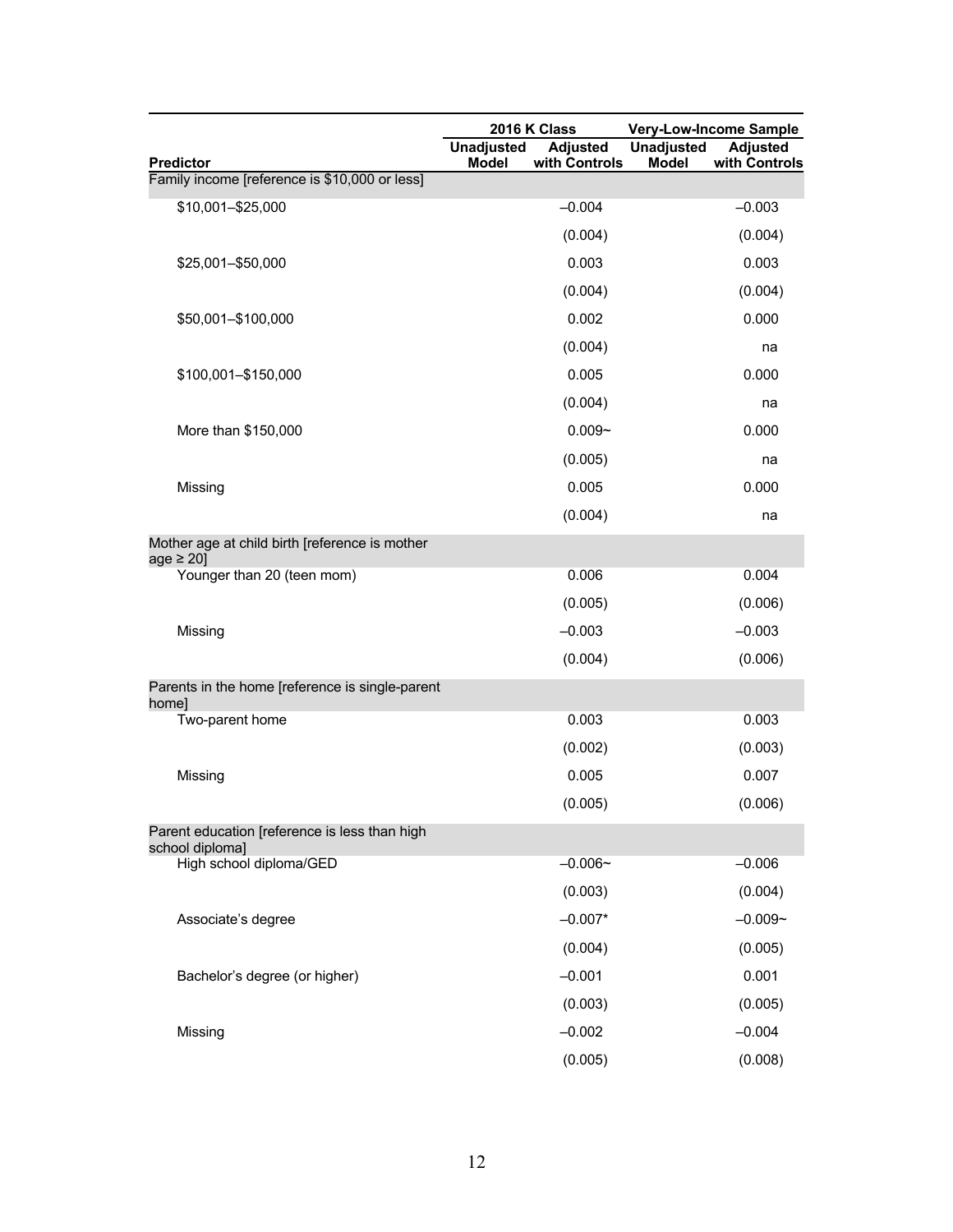|                              | 2016 K Class               |                                  |                                   | <b>Very-Low-Income Sample</b>    |  |  |  |
|------------------------------|----------------------------|----------------------------------|-----------------------------------|----------------------------------|--|--|--|
| <b>Predictor</b>             | <b>Unadjusted</b><br>Model | <b>Adjusted</b><br>with Controls | <b>Unadjusted</b><br><b>Model</b> | <b>Adjusted</b><br>with Controls |  |  |  |
| District [reference is CUSD] |                            |                                  |                                   |                                  |  |  |  |
| JESD                         |                            | $0.005*$                         |                                   | 0.005                            |  |  |  |
|                              |                            | (0.003)                          |                                   | (0.004)                          |  |  |  |
| <b>LHPUSD</b>                |                            | $-0.006$                         |                                   | $-0.007$                         |  |  |  |
|                              |                            | (0.006)                          |                                   | (0.009)                          |  |  |  |
| <b>SSFUSD</b>                |                            | 0.002                            |                                   | 0.003                            |  |  |  |
|                              |                            | (0.003)                          |                                   | (0.004)                          |  |  |  |
| Constant                     | $0.972***$                 | $0.857***$                       | $0.973***$                        | $0.959***$                       |  |  |  |
|                              | (0.002)                    | (0.138)                          | (0.002)                           | (0.220)                          |  |  |  |
| Observations                 | 1,164                      | 1,164                            | 532                               | 532                              |  |  |  |

#### SOURCE: Authors' analysis of Big Lift data.

NOTES: CUSD = Cabrillo Unified School District; JESD = Jefferson Elementary School District; LHPUSD = La Honda–Pescadero Unified School District; SSFUSD = South San Francisco Unified School District. The very-low-income sample consists of children from families with annual incomes of \$50,000 or less. na = Variable was excluded because of change in missingness from dropped observations, or it was not needed in the analysis because of the subsample used.  $\sim p < 0.1$ ,  $\star p < 0.05$ ,  $\star \star p < 0.01$ ,  $\star \star \star p < 0.001$ . The coefficients are raw, unstandardized point estimates with standard errors in parentheses.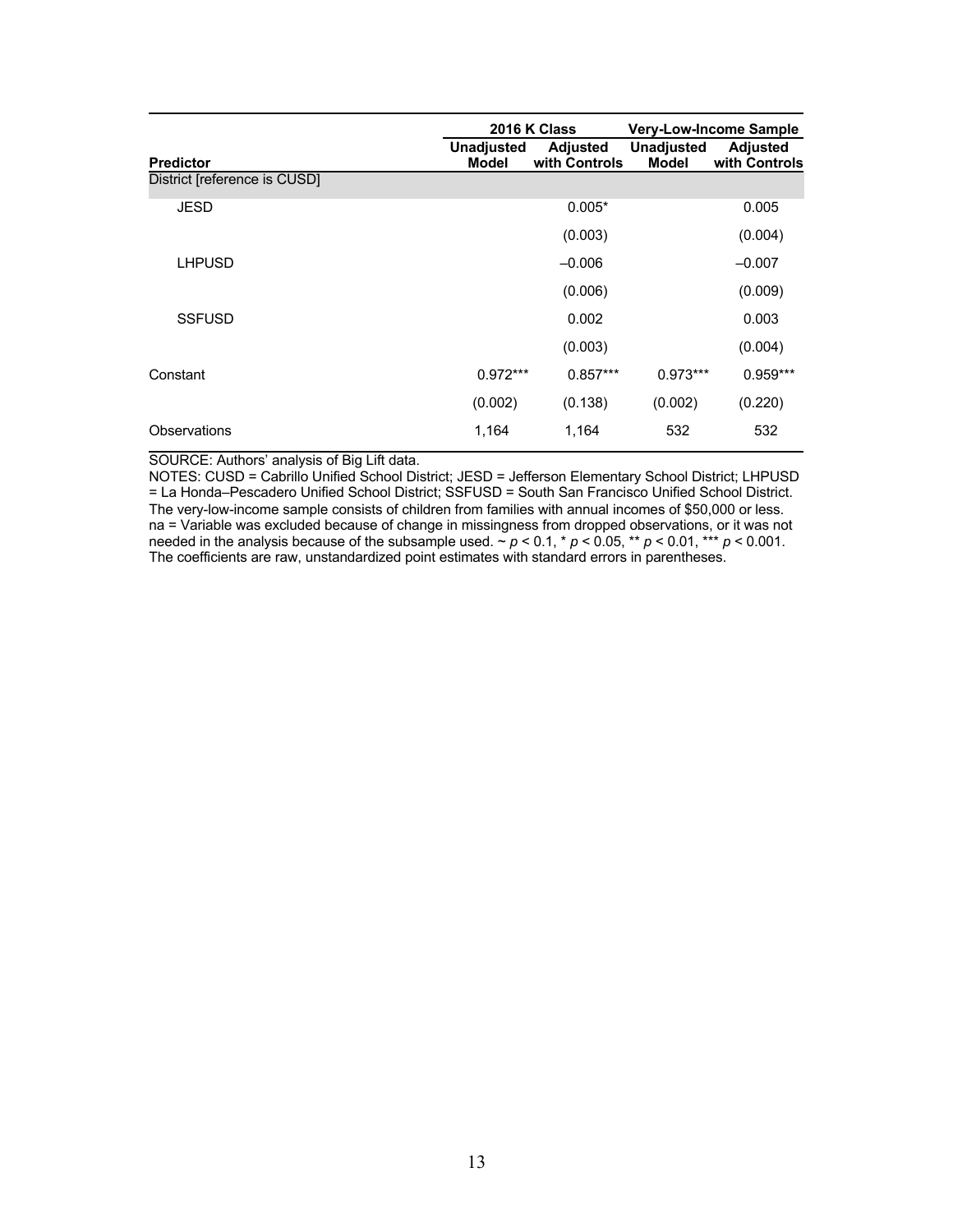|                                                               |                                   | 2016 K Class                     | <b>Very-Low-Income Sample</b>     |                                  |  |
|---------------------------------------------------------------|-----------------------------------|----------------------------------|-----------------------------------|----------------------------------|--|
| <b>Predictor</b>                                              | <b>Unadjusted</b><br><b>Model</b> | <b>Adjusted</b><br>with Controls | <b>Unadjusted</b><br><b>Model</b> | <b>Adjusted</b><br>with Controls |  |
| Preschool experience [reference is Big Lift                   |                                   |                                  |                                   |                                  |  |
| preschool]<br>Non-Big Lift preschool                          | 1.25                              | 0.75                             | 0.90                              | 0.81                             |  |
|                                                               |                                   |                                  |                                   |                                  |  |
|                                                               | (0.25)<br>$0.43*$                 | (0.22)                           | (0.23)                            | (0.30)                           |  |
| No preschool                                                  |                                   | $0.40*$                          | $0.26**$                          | $0.30*$                          |  |
|                                                               | (0.14)                            | (0.16)                           | (0.12)                            | (0.16)                           |  |
| Preschool unknown                                             | $0.38 -$                          | $0.18*$                          | 1.00                              | 1.00                             |  |
|                                                               | (0.21)                            | (0.13)                           | na                                | na                               |  |
| Birth date                                                    |                                   | $1.00*$                          |                                   | $1.00 -$                         |  |
|                                                               |                                   | (0.00)                           |                                   | (0.00)                           |  |
| Child gender [reference is male]                              |                                   |                                  |                                   |                                  |  |
| Female                                                        |                                   | 1.16                             |                                   | 0.78                             |  |
|                                                               |                                   | (0.25)                           |                                   | (0.22)                           |  |
| Missing                                                       |                                   | 0.68                             |                                   | 1.00                             |  |
|                                                               |                                   | (0.48)                           |                                   | na                               |  |
| Home language [reference is English]                          |                                   |                                  |                                   |                                  |  |
| Language other than English                                   |                                   | 0.65                             |                                   | 0.30                             |  |
|                                                               |                                   | (0.37)                           |                                   | (0.27)                           |  |
| Missing                                                       |                                   | 0.84                             |                                   | 0.50                             |  |
|                                                               |                                   | (1.03)                           |                                   | (0.92)                           |  |
| Race/ethnicity [reference is White/Caucasian<br>non-Hispanic] |                                   |                                  |                                   |                                  |  |
| Hispanic                                                      |                                   | 0.75                             |                                   | 1.25                             |  |
|                                                               |                                   | (0.54)                           |                                   | (1.49)                           |  |
| Asian/Native Hawaiian/other Pacific                           |                                   | 1.28                             |                                   | 2.45                             |  |
| Islander non-Hispanic                                         |                                   | (0.90)                           |                                   | (2.94)                           |  |
| Other race                                                    |                                   | 1.64                             |                                   | 0.55                             |  |
|                                                               |                                   | (1.59)                           |                                   | (0.97)                           |  |
| Missing                                                       |                                   | 0.64                             |                                   | 0.78                             |  |
|                                                               |                                   | (0.52)                           |                                   | (1.05)                           |  |
| Family income [reference is \$10,000 or less]                 |                                   |                                  |                                   |                                  |  |
| \$10,001-\$25,000                                             |                                   | 0.85                             |                                   | 0.89                             |  |
|                                                               |                                   | (0.36)                           |                                   | (0.40)                           |  |
| \$25,001-\$50,000                                             |                                   | 1.16                             |                                   | 1.22                             |  |
|                                                               |                                   | (0.47)                           |                                   | (0.53)                           |  |
| \$50,001-\$100,000                                            |                                   | 1.36                             |                                   | 1.00                             |  |
|                                                               |                                   |                                  |                                   |                                  |  |
|                                                               |                                   | (0.70)                           |                                   | na                               |  |
| \$100,001-\$150,000                                           |                                   | $5.63**$                         |                                   | 1.00                             |  |

# **Table TA.4. Unadjusted and Adjusted Logistic Regression Models Predicting Children's Reclassification by Their Preschool Experiences for the 2016 Kindergarten Class**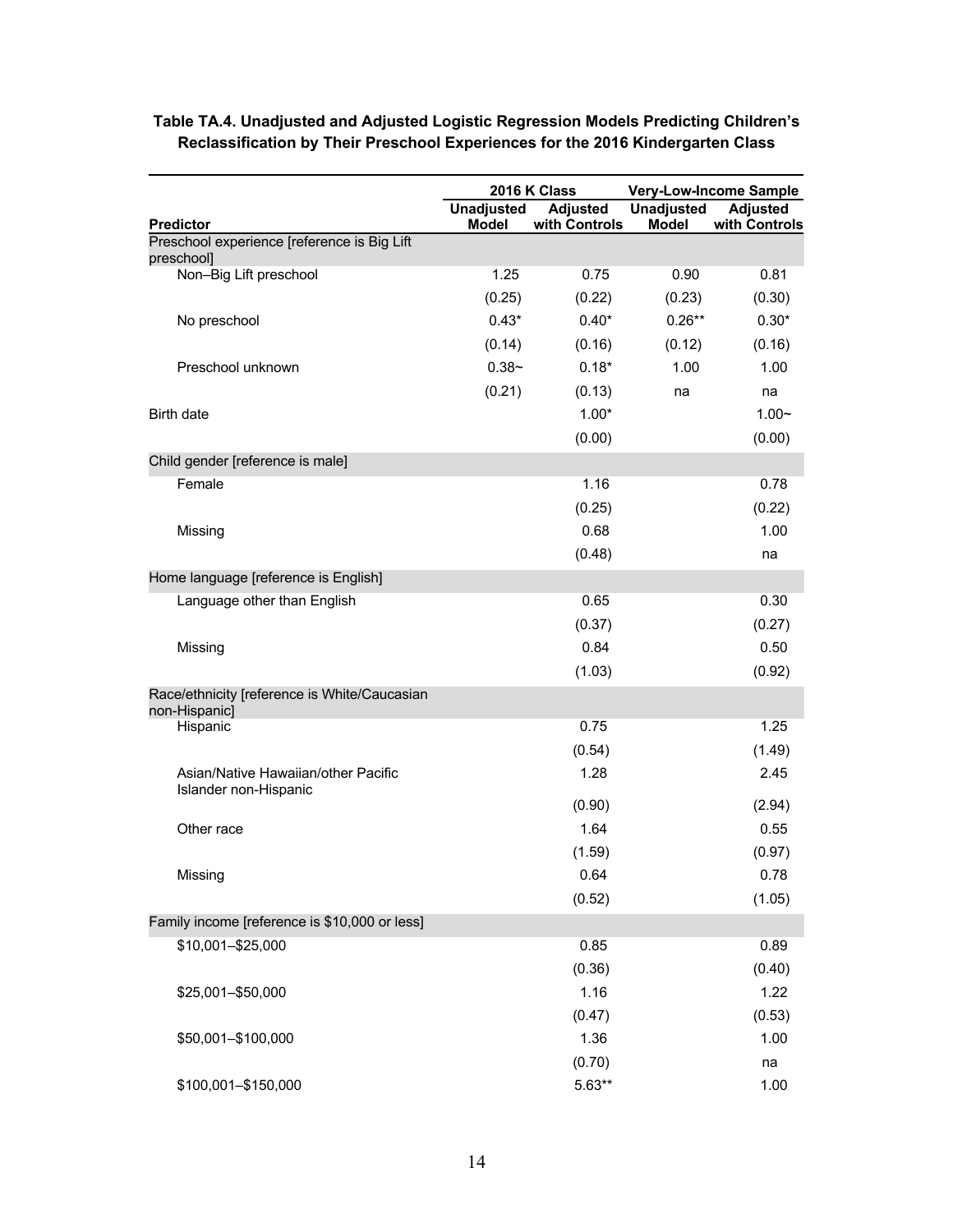|                                                                   |                                   | 2016 K Class                     | Very-Low-Income Sample     |                                  |  |
|-------------------------------------------------------------------|-----------------------------------|----------------------------------|----------------------------|----------------------------------|--|
| <b>Predictor</b>                                                  | <b>Unadjusted</b><br><b>Model</b> | <b>Adjusted</b><br>with Controls | Unadjusted<br><b>Model</b> | <b>Adjusted</b><br>with Controls |  |
|                                                                   |                                   | (3.24)                           |                            | na                               |  |
| More than \$150,000                                               |                                   | 1.92                             |                            | 1.00                             |  |
|                                                                   |                                   | (0.88)                           |                            | na                               |  |
| Missing                                                           |                                   | 0.85                             |                            | 0.89                             |  |
|                                                                   |                                   | (0.36)                           |                            | (0.40)                           |  |
| Mother age at child birth [reference is mother<br>$age \geq 20$ ] |                                   |                                  |                            |                                  |  |
| Younger than 20 (teen mom)                                        |                                   | $0.07*$                          |                            | $0.06*$                          |  |
|                                                                   |                                   | (0.07)                           |                            | (0.07)                           |  |
| Missing                                                           |                                   | 1.50                             |                            | 1.26                             |  |
|                                                                   |                                   | (0.68)                           |                            | (0.73)                           |  |
| Parents in the home [reference is single-parent<br>home]          |                                   |                                  |                            |                                  |  |
| Two-parent home                                                   |                                   | 1.06                             |                            | 0.89                             |  |
|                                                                   |                                   | (0.31)                           |                            | (0.30)                           |  |
| Missing                                                           |                                   | 0.99                             |                            | 1.03                             |  |
|                                                                   |                                   | (0.52)                           |                            | (0.67)                           |  |
| Parent education [reference is less than high<br>school diploma]  |                                   |                                  |                            |                                  |  |
| High school diploma/GED                                           |                                   | $1.86*$                          |                            | 1.41                             |  |
|                                                                   |                                   | (0.58)                           |                            | (0.51)                           |  |
| Associate's degree                                                |                                   | $2.59*$                          |                            | $3.29*$                          |  |
|                                                                   |                                   | (1.12)                           |                            | (1.82)                           |  |
| Bachelor's degree (or higher)                                     |                                   | 0.81                             |                            | 0.91                             |  |
|                                                                   |                                   | (0.33)                           |                            | (0.46)                           |  |
| Missing                                                           |                                   | 1.93                             |                            | 1.77                             |  |
|                                                                   |                                   | (1.17)                           |                            | (1.40)                           |  |
| District [reference is CUSD and LHPUSD]                           |                                   |                                  |                            |                                  |  |
| <b>JESD</b>                                                       |                                   | $0.24***$                        |                            | $0.15***$                        |  |
|                                                                   |                                   | (0.09)                           |                            | (0.07)                           |  |
| <b>SSFUSD</b>                                                     |                                   | 1.31                             |                            | 1.38                             |  |
|                                                                   |                                   | (0.40)                           |                            | (0.52)                           |  |
| Observations                                                      | 584                               | 584                              | 375                        | 369a                             |  |

SOURCE: Authors' analysis of Big Lift data.

NOTES: The very-low-income sample consists of children from families with annual incomes of \$50,000 or less.

na = Variable was excluded because of change in missingness from dropped observations, or it was not needed in the analysis because of the subsample used.  $\sim p < 0.1$ ,  $\star p < 0.05$ ,  $\star \star p < 0.01$ ,  $\star \star \star p < 0.001$ . The coefficients are presented as odds ratios with standard errors in parentheses. Because of small sample sizes, we combined two district indicators (CUSD and LHPUSD) and two race indicators (Black/African American and Other).

<sup>a</sup> Six observations were dropped because of collinearity between the outcome and covariates.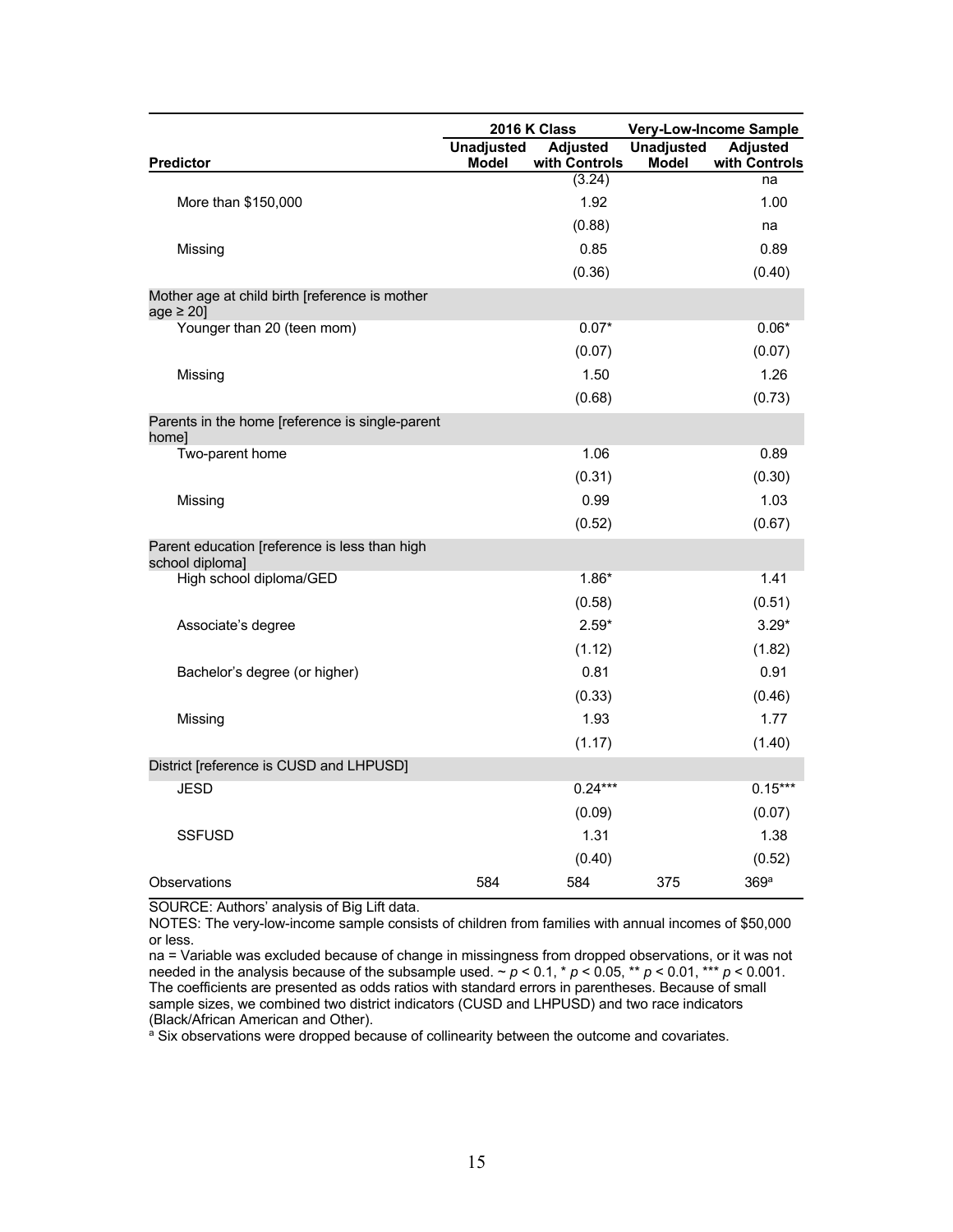|                               |                     |                      | <b>Big Lift Preschool</b>         | <b>Non-Big Lift Preschool</b> |                            |             | <b>No Preschool</b>                        |
|-------------------------------|---------------------|----------------------|-----------------------------------|-------------------------------|----------------------------|-------------|--------------------------------------------|
|                               | <b>All Children</b> | <b>Rising K BLIS</b> | <b>No Rising K</b><br><b>BLIS</b> | <b>Rising K BLIS</b>          | No Rising K<br><b>BLIS</b> | <b>BLIS</b> | <b>Rising K</b> No Rising K<br><b>BLIS</b> |
| Brigance (mean)               | 87.14               | 86.98                | 84.84                             | 92.24                         | 91.91                      | 81.74       | 81.47                                      |
| Child age (years)             | 5.56                | 5.52                 | 5.53                              | 5.66                          | 5.63                       | 5.48        | 5.50                                       |
| Child gender                  |                     |                      |                                   |                               |                            |             |                                            |
| Female                        | 49.19               | 42.99                | 50.31                             | 53.08                         | 48.90                      | 49.50       | 50.54                                      |
| Male                          | 50.64               | 56.69                | 49.57                             | 45.77                         | 51.10                      | 50.50       | 49.22                                      |
| Missing                       | 0.17                | 0.31                 | 0.12                              | 1.15                          | 0.00                       | 0.00        | 0.24                                       |
| Race/ethnicity <sup>a</sup>   |                     |                      |                                   |                               |                            |             |                                            |
| Hispanic<br>Black/African     | 61.49               | 74.02                | 78.07                             | 58.85                         | 45.52                      | 64.36       | 52.46                                      |
| American                      | 1.24                | 0.47                 | 0.99                              | 0.77                          | 2.26                       | 0.99        | 0.48                                       |
| White/Caucasian               | 7.53                | 4.72                 | 4.78                              | 6.92                          | 11.45                      | 1.98        | 7.44                                       |
| Asian                         | 23.94               | 15.43                | 13.54                             | 25.38                         | 32.88                      | 25.74       | 32.17                                      |
| Other                         | 3.94                | 4.25                 | 1.37                              | 5.38                          | 5.70                       | 3.96        | 4.80                                       |
| Missing                       | 1.87                | 1.10                 | 1.24                              | 2.69                          | 2.20                       | 2.97        | 2.64                                       |
| Home language                 |                     |                      |                                   |                               |                            |             |                                            |
| English                       | 37.51               | 25.20                | 24.53                             | 39.23                         | 51.28                      | 33.66       | 44.66                                      |
| Not English                   | 62.41               | 74.80                | 75.28                             | 60.77                         | 48.72                      | 66.34       | 55.34                                      |
| Missing                       | 0.08                | 0.00                 | 0.19                              | 0.00                          | 0.00                       | 0.00        | 0.00                                       |
| Mother age at child birth     |                     |                      |                                   |                               |                            |             |                                            |
| Younger than 20<br>(teen mom) | 6.29                | 5.04                 | 7.27                              | 2.31                          | 5.70                       | 5.94        | 7.44                                       |
| 20 or older                   | 87.97               | 91.50                | 87.52                             | 93.85                         | 87.42                      | 91.09       | 85.47                                      |
| Missing                       | 5.73                | 3.46                 | 5.22                              | 3.85                          | 6.88                       | 2.97        | 7.08                                       |

# **Table TA.5. Demographic Characteristics of Children Who Received Different Combinations of Big Lift Services Among the Pooled 2016, 2017, 2018, and 2019 Kindergarten Classes**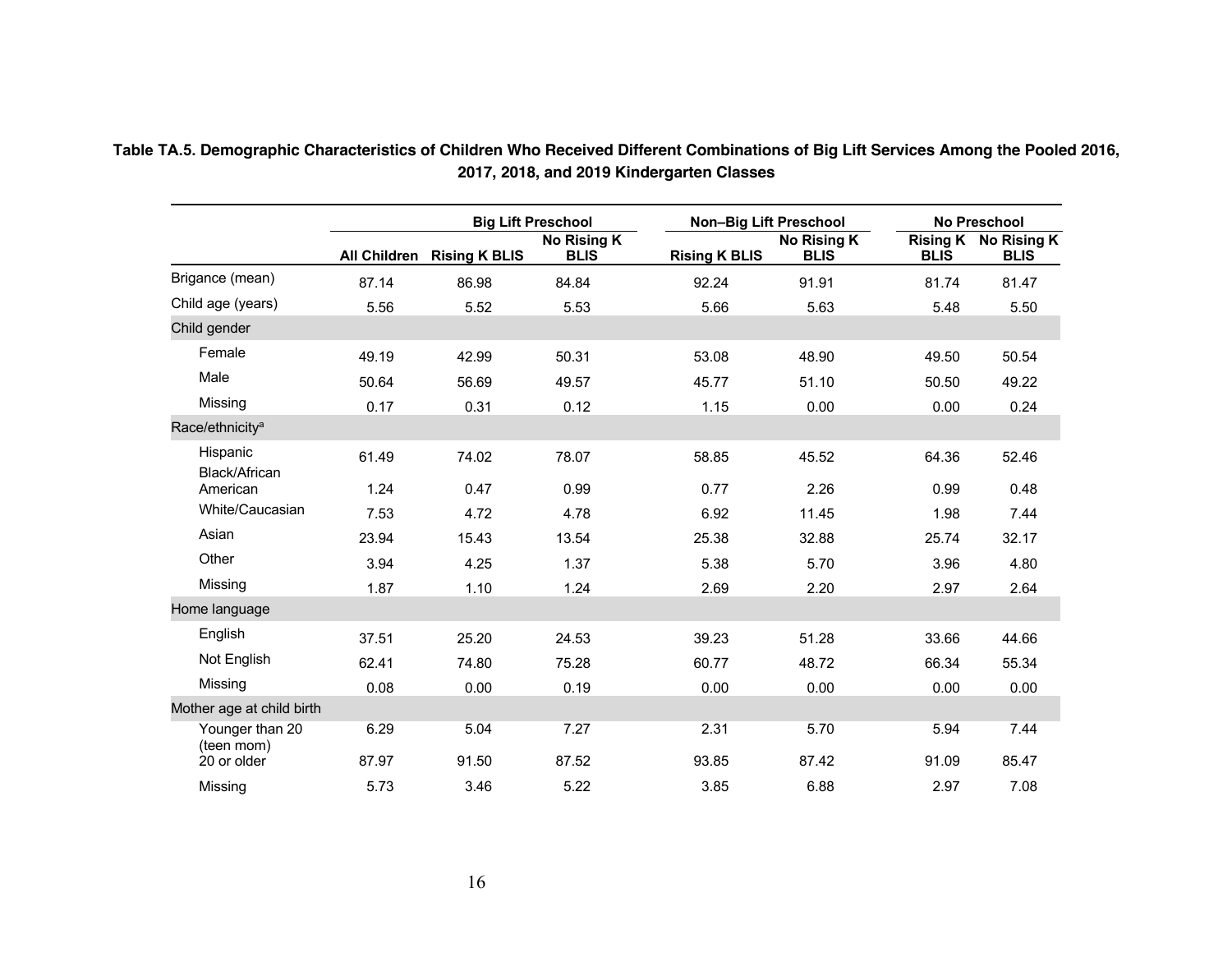|                                  |       |                            | <b>Big Lift Preschool</b>  | <b>Non-Big Lift Preschool</b> |                            |                                | <b>No Preschool</b>               |  |  |
|----------------------------------|-------|----------------------------|----------------------------|-------------------------------|----------------------------|--------------------------------|-----------------------------------|--|--|
|                                  |       | All Children Rising K BLIS | No Rising K<br><b>BLIS</b> | <b>Rising K BLIS</b>          | No Rising K<br><b>BLIS</b> | <b>Rising K</b><br><b>BLIS</b> | <b>No Rising K</b><br><b>BLIS</b> |  |  |
| Parents in the home              |       |                            |                            |                               |                            |                                |                                   |  |  |
| Two-parent home                  | 69.52 | 75.75                      | 66.27                      | 71.92                         | 69.38                      | 74.26                          | 70.11                             |  |  |
| Single-parent home               | 24.94 | 19.21                      | 26.58                      | 24.62                         | 26.29                      | 23.76                          | 23.53                             |  |  |
| Missing                          | 5.54  | 5.04                       | 7.14                       | 3.46                          | 4.33                       | 1.98                           | 6.36                              |  |  |
| Parent education                 |       |                            |                            |                               |                            |                                |                                   |  |  |
| Less than high<br>school degree  | 14.67 | 18.90                      | 20.31                      | 14.62                         | 7.66                       | 16.83                          | 13.93                             |  |  |
| High school<br>diploma/GED       | 47.70 | 50.71                      | 55.78                      | 37.69                         | 39.58                      | 40.59                          | 51.14                             |  |  |
| Associate's degree               | 14.83 | 14.33                      | 11.12                      | 16.92                         | 17.92                      | 19.80                          | 14.77                             |  |  |
| Bachelor's degree<br>(or higher) | 20.37 | 15.12                      | 10.68                      | 28.85                         | 32.28                      | 18.81                          | 16.69                             |  |  |
| Missing                          | 2.43  | 0.94                       | 2.11                       | 1.92                          | 2.55                       | 3.96                           | 3.48                              |  |  |
| Family income                    |       |                            |                            |                               |                            |                                |                                   |  |  |
| Less than \$10,000               | 13.19 | 10.24                      | 16.02                      | 11.54                         | 10.09                      | 18.81                          | 15.97                             |  |  |
| \$10,001-\$25,000                | 24.11 | 31.34                      | 30.37                      | 18.46                         | 16.85                      | 28.71                          | 22.09                             |  |  |
| \$25,001-\$50,000                | 35.10 | 41.10                      | 38.51                      | 38.08                         | 29.97                      | 33.66                          | 33.97                             |  |  |
| \$50,001-\$100,000               | 27.61 | 17.32                      | 15.09                      | 31.92                         | 43.09                      | 18.81                          | 27.97                             |  |  |
| Sample size                      | 5,180 | 635                        | 1,610                      | 260                           | 1,685                      | 101                            | 833                               |  |  |

SOURCES: SMCOE database; kindergarten entry forms.

NOTES: The variables were measured at the start of kindergarten (approximately fall 2016, 2017, 2018, and 2019 for each K class). The values in the table, except for the Brigance (mean) and sample size rows, are percentages.

<sup>a</sup> The race/ethnicity variables are mutually exclusive categories.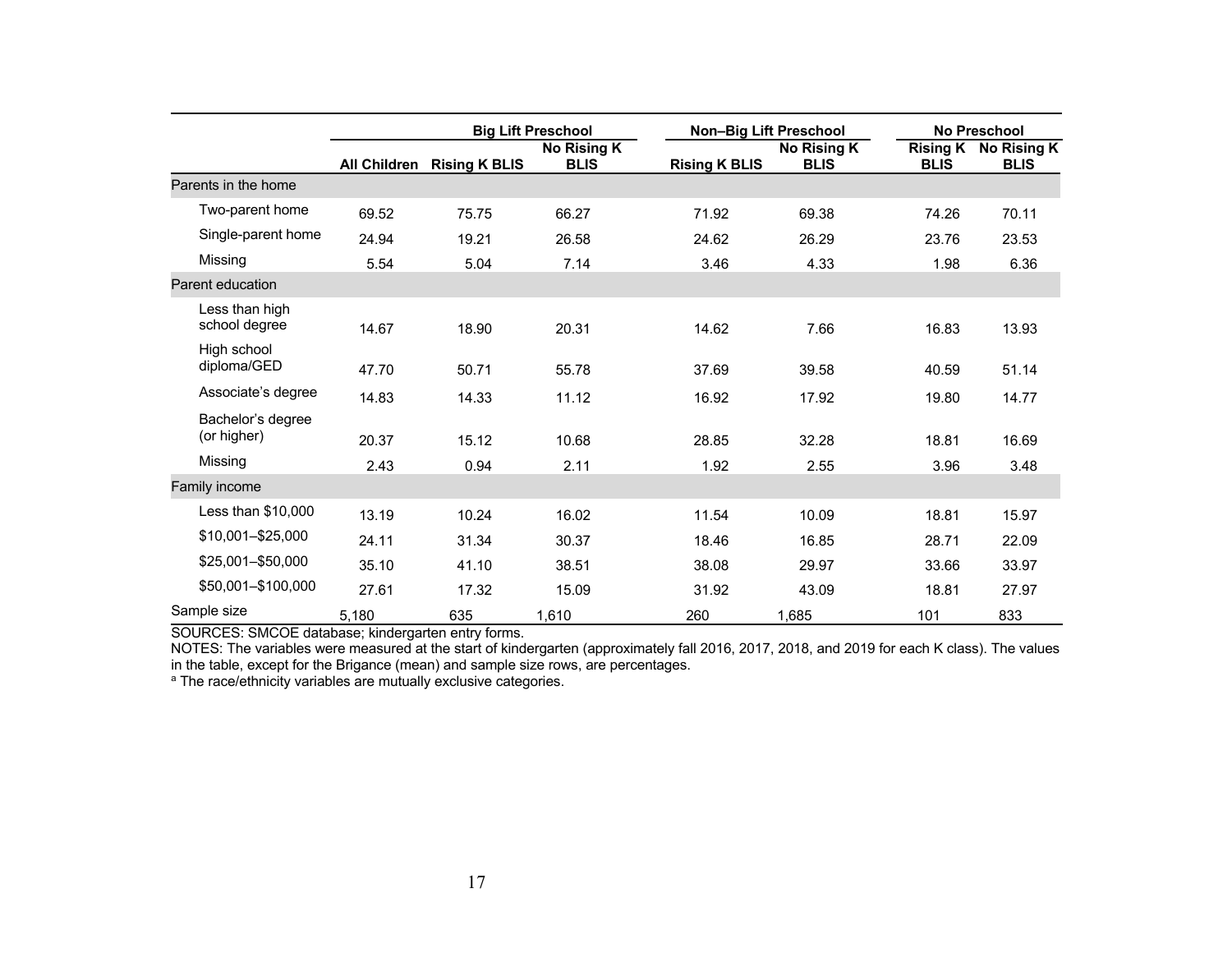| Table TA.6. Preliminary Adjusted Ordinary Least Squares and Logistic Models Predicting         |
|------------------------------------------------------------------------------------------------|
| Children's Kindergarten Readiness by Their Preschool and BLIS Experiences for the Pooled 2016, |
| 2017, 2018, and 2019 Kindergarten Classes                                                      |

|                                                               | <b>OLS: Continuous</b><br><b>Brigance Score</b> | <b>Logistic Regression:</b><br><b>Brigance Score 90+</b> |
|---------------------------------------------------------------|-------------------------------------------------|----------------------------------------------------------|
| <b>Predictor</b>                                              | <b>Adjusted Model</b>                           | <b>Adjusted Model</b>                                    |
| Preschool experience [reference is Big Lift<br>preschool]     |                                                 |                                                          |
| Non-Big Lift preschool                                        | $2.99***$                                       | $1.41***$                                                |
|                                                               | (0.44)                                          | (0.11)                                                   |
| No preschool                                                  | $-5.84***$                                      | $0.44***$                                                |
|                                                               | (0.52)                                          | (0.04)                                                   |
| Preschool unknown                                             | $-3.34-$                                        | $0.54 -$                                                 |
|                                                               | (1.73)                                          | (0.18)                                                   |
| BLIS experience [reference is not attending<br><b>BLIST</b>   |                                                 |                                                          |
| <b>BLIS</b>                                                   | $1.93***$                                       | $1.36***$                                                |
|                                                               | (0.47)                                          | (0.11)                                                   |
| Child age (months)                                            | $-0.20***$                                      | $0.97**$                                                 |
|                                                               | (0.05)                                          | (0.01)                                                   |
| Child gender [reference is male]                              |                                                 |                                                          |
| Female                                                        | $2.12***$                                       | $1.30***$                                                |
|                                                               | (0.35)                                          | (0.08)                                                   |
| Missing                                                       | 0.14                                            | 0.57                                                     |
|                                                               | (4.25)                                          | (0.49)                                                   |
| Home language [reference is English]                          |                                                 |                                                          |
| Language other than English                                   | $-2.97***$                                      | $0.69***$                                                |
|                                                               | (0.43)                                          | (0.05)                                                   |
| Missing                                                       | $-2.21$                                         | 1.16                                                     |
|                                                               | (6.38)                                          | (1.21)                                                   |
| Assessed in Spanish                                           | $-4.05***$                                      | $0.48***$                                                |
|                                                               | (0.61)                                          | (0.06)                                                   |
| Not assessed in English or Spanish                            | $-3.34$                                         | 0.66                                                     |
|                                                               | (2.56)                                          | (0.30)                                                   |
| Race/ethnicity [reference is White/Caucasian<br>non-Hispanic] |                                                 |                                                          |
| Hispanic                                                      | $-0.49$                                         | 0.92                                                     |
|                                                               | (0.73)                                          | (0.12)                                                   |
| Black/African American non-Hispanic                           | 2.26                                            | 1.29                                                     |
|                                                               | (1.74)                                          | (0.37)                                                   |
| Asian/Native Hawaiian/other Pacific<br>Islander non-Hispanic  | 4.42***                                         | $1.90***$                                                |
|                                                               | (0.76)                                          | (0.25)                                                   |
| Other race                                                    | 5.97***                                         | $2.31***$                                                |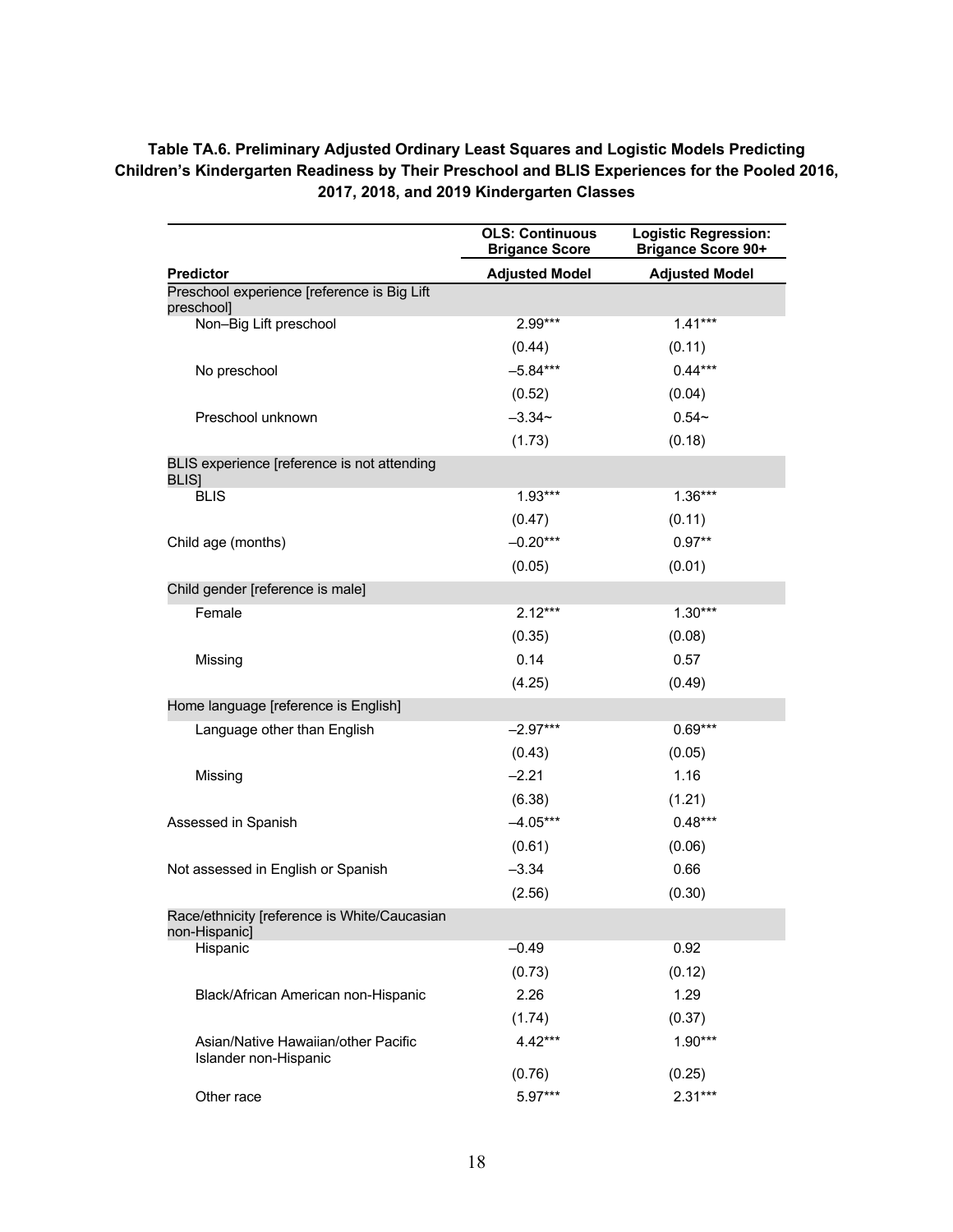|                                                                  | <b>OLS: Continuous</b><br><b>Brigance Score</b> | <b>Logistic Regression:</b><br><b>Brigance Score 90+</b> |
|------------------------------------------------------------------|-------------------------------------------------|----------------------------------------------------------|
| Predictor                                                        | <b>Adjusted Model</b>                           | <b>Adjusted Model</b>                                    |
|                                                                  | (1.12)                                          | (0.46)                                                   |
| Missing                                                          | 0.24                                            | 0.81                                                     |
|                                                                  | (1.46)                                          | (0.21)                                                   |
| Family income [reference is \$10,000 or less]                    |                                                 |                                                          |
| \$10,001-\$25,000                                                | $1.80**$                                        | $1.40**$                                                 |
|                                                                  | (0.61)                                          | (0.16)                                                   |
| \$25,001-\$50,000                                                | $3.66***$                                       | $1.78***$                                                |
|                                                                  | (0.60)                                          | (0.20)                                                   |
| \$50,001-\$100,000                                               | $6.05***$                                       | $2.43***$                                                |
|                                                                  | (0.68)                                          | (0.30)                                                   |
| \$100,001-\$150,000                                              | 0.00                                            | 1.00                                                     |
|                                                                  | na                                              | na                                                       |
| More than \$150,000                                              | 0.00                                            | 1.00                                                     |
|                                                                  | na                                              | na                                                       |
| Missing                                                          | 0.00                                            | 1.00                                                     |
|                                                                  | na                                              | na                                                       |
| Mother age at child birth [reference is mother                   |                                                 |                                                          |
| age $\geq 20$ ]<br>Younger than 20 (teen mom)                    | $-2.12**$                                       | $0.69**$                                                 |
|                                                                  | (0.74)                                          | (0.10)                                                   |
| Missing                                                          | $-0.48$                                         | 0.84                                                     |
|                                                                  | (0.77)                                          | (0.12)                                                   |
| Parents in the home [reference is single-parent                  |                                                 |                                                          |
| home]                                                            |                                                 |                                                          |
| Two-parent home                                                  | $-1.40**$                                       | $0.83*$                                                  |
|                                                                  | (0.44)                                          | (0.06)                                                   |
| Missing                                                          | $-0.92$                                         | 0.92                                                     |
|                                                                  | (0.85)                                          | (0.14)                                                   |
| Parent education [reference is less than high<br>school diploma] |                                                 |                                                          |
| High school diploma/GED                                          | $0.95 -$                                        | 1.11                                                     |
|                                                                  | (0.55)                                          | (0.12)                                                   |
| Associate's degree                                               | $2.03**$                                        | $1.31*$                                                  |
|                                                                  | (0.71)                                          | (0.17)                                                   |
| Bachelor's degree (or higher)                                    | $4.57***$                                       | $1.87***$                                                |
|                                                                  | (0.71)                                          | (0.24)                                                   |
| Missing                                                          | $-0.74$                                         | 1.22                                                     |
|                                                                  | (1.24)                                          | (0.28)                                                   |
| District [reference is CUSD]                                     |                                                 |                                                          |
| <b>JESD</b>                                                      | $4.07***$                                       | $1.67***$                                                |
|                                                                  | (0.80)                                          | (0.24)                                                   |
| <b>LHPUSD</b>                                                    | $8.07***$                                       | $2.46**$                                                 |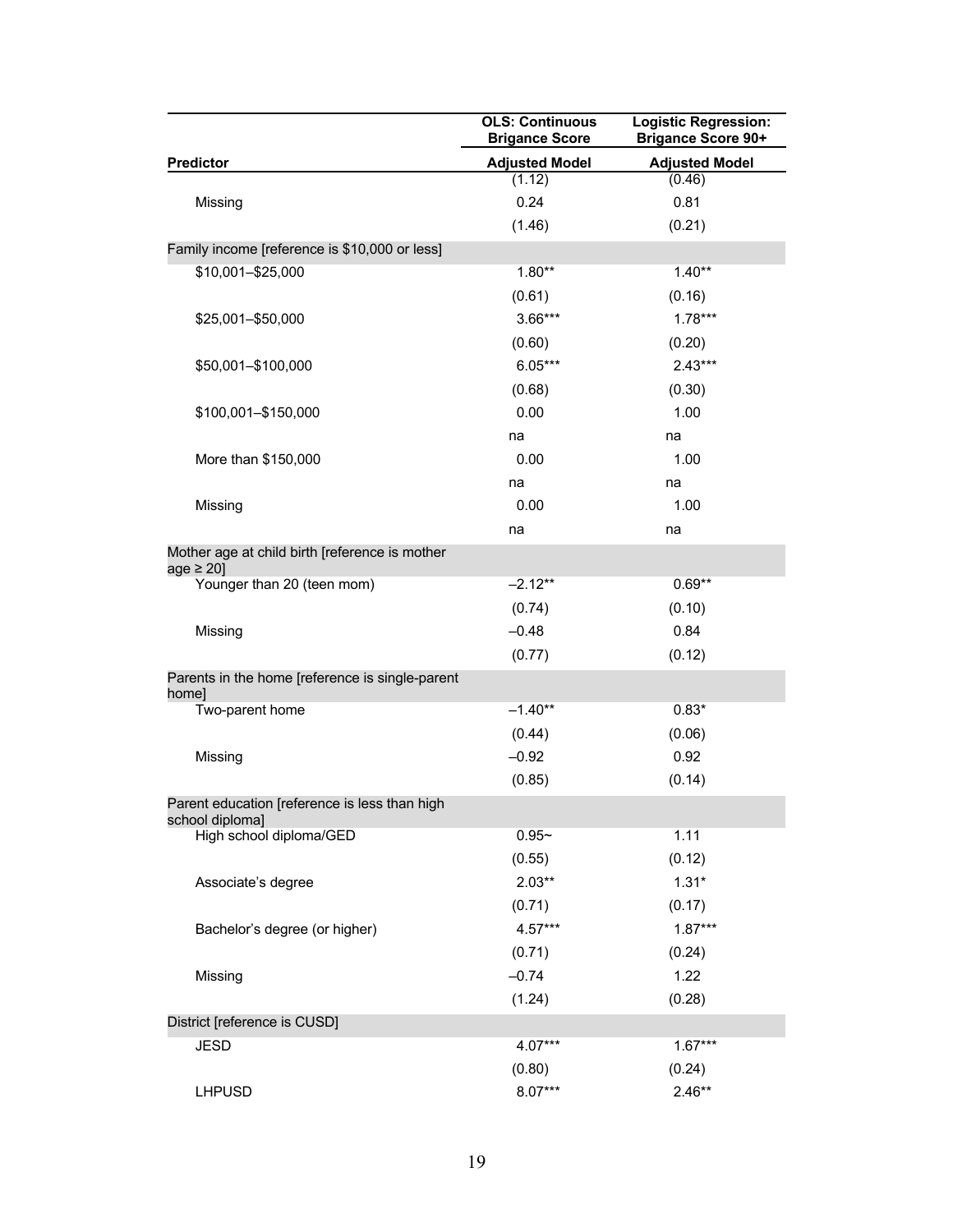|                  | <b>OLS: Continuous</b><br><b>Brigance Score</b> | <b>Logistic Regression:</b><br><b>Brigance Score 90+</b> |
|------------------|-------------------------------------------------|----------------------------------------------------------|
| <b>Predictor</b> | <b>Adjusted Model</b>                           | <b>Adjusted Model</b>                                    |
|                  | (1.82)                                          | (0.75)                                                   |
| <b>SSFUSD</b>    | 1.20                                            | 1.09                                                     |
|                  | (0.80)                                          | (0.16)                                                   |
| <b>RedCity</b>   | 2.96***                                         | $1.49**$                                                 |
|                  | (0.80)                                          | (0.22)                                                   |
| RavCity          | $-2.12*$                                        | 0.72                                                     |
|                  | (1.00)                                          | (0.14)                                                   |
| <b>SBPSD</b>     | $3.81***$                                       | $1.70**$                                                 |
|                  | (1.00)                                          | (0.30)                                                   |
| Screen date      | 0.01                                            | 1.00                                                     |
|                  | (0.03)                                          | (0.00)                                                   |
| K class 2019     | $-15.47$                                        | 20.57                                                    |
|                  | (28.84)                                         | (105.25)                                                 |
| K class 2018     | $-10.23$                                        | 7.61                                                     |
|                  | (19.21)                                         | (25.93)                                                  |
| K class 2017     | $-4.44$                                         | 3.17                                                     |
|                  | (9.74)                                          | (5.47)                                                   |
| Constant         | $-217.29$                                       | na                                                       |
|                  | (543.44)                                        | na                                                       |
| Observations     | 5,180                                           | 5,180                                                    |

SOURCE: Authors' analysis of Big Lift data.

NOTES: RavCity = Ravenswood City School District; RedCSD = Redwood City School District; SBPSD = San Bruno Park School District. na = Variable was excluded because of change in missingness from dropped observations, or it was not needed in the analysis because of the subsample used. ~ *p* < 0.1, \* *p* < 0.05, \*\* *p* < 0.01, \*\*\* *p* < 0.001. For the OLS regression, the coefficients are raw, unstandardized point estimates with standard errors in parentheses. For the logistic regression, the coefficients are presented as odds ratios with standard errors in parentheses.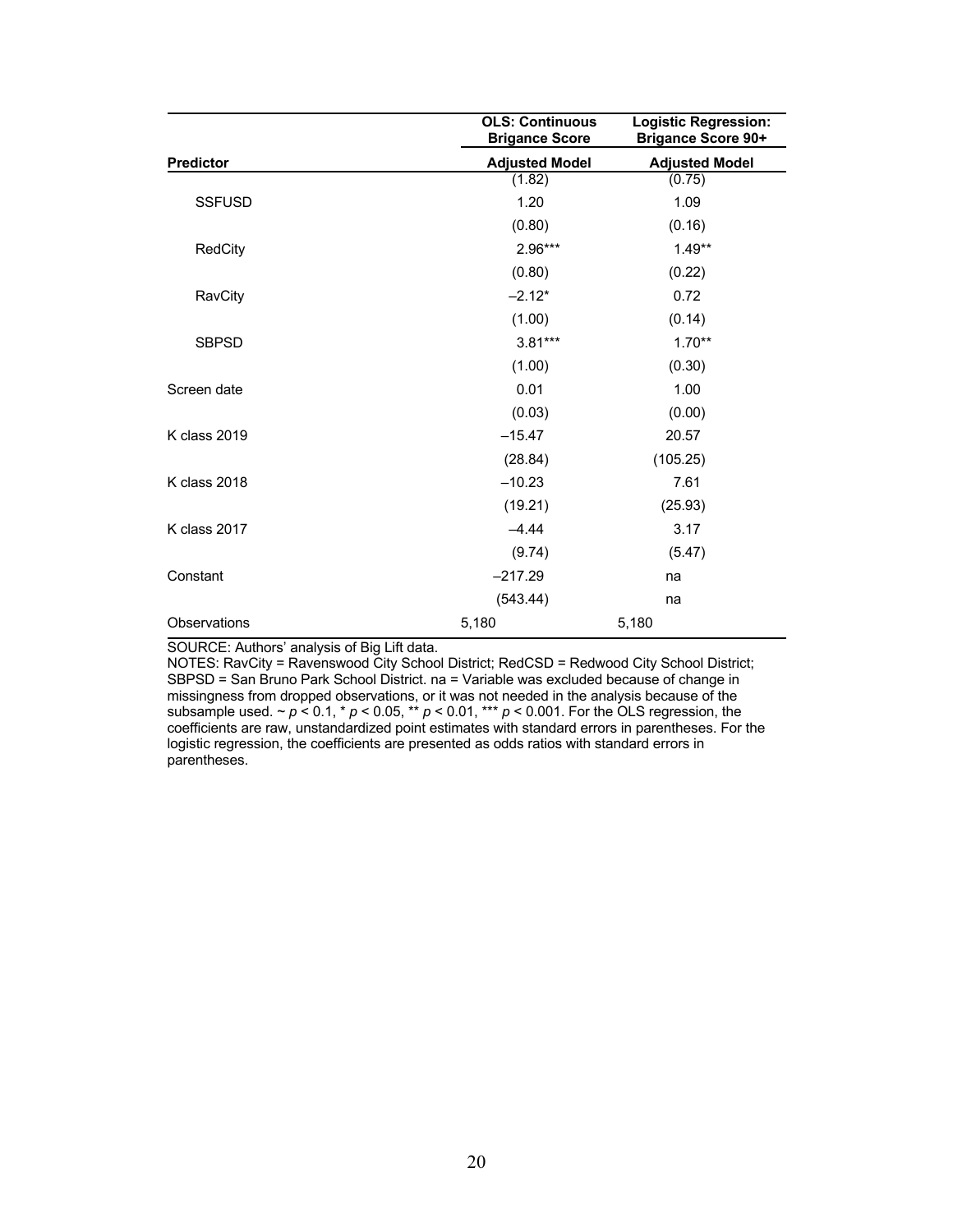|                                                                  | <b>OLS: Continuous</b><br><b>Brigance Score</b> | <b>Logistic Regression:</b><br><b>Brigance Score 90+</b> |
|------------------------------------------------------------------|-------------------------------------------------|----------------------------------------------------------|
| <b>Predictor</b>                                                 | <b>Adjusted Model</b>                           | <b>Adjusted Model</b>                                    |
| Preschool and BLIS experience [reference is                      |                                                 |                                                          |
| Big Lift preschool with BLIS]<br>Big Lift preschool without BLIS | $-1.60**$                                       | $0.78*$                                                  |
|                                                                  | (0.62)                                          | (0.08)                                                   |
| Non-Big Lift preschool with BLIS                                 | $3.34***$                                       | $1.65***$                                                |
|                                                                  | (0.95)                                          | (0.27)                                                   |
| Non-Big Lift preschool without BLIS                              | $1.29*$                                         | 1.06                                                     |
|                                                                  | (0.63)                                          | (0.12)                                                   |
| No preschool with BLIS                                           | $-5.60***$                                      | $0.39***$                                                |
|                                                                  | (1.37)                                          | (0.10)                                                   |
| No preschool without BLIS                                        | $-7.53***$                                      | $0.34***$                                                |
|                                                                  | (0.70)                                          | (0.04)                                                   |
| Preschool unknown with BLIS                                      | 4.61                                            | 1.07                                                     |
|                                                                  | (3.32)                                          | (0.65)                                                   |
| Preschool unknown without BLIS                                   | $-7.88***$                                      | $0.32***$                                                |
|                                                                  | (2.06)                                          | (0.13)                                                   |
| Child age (months)                                               | $-0.20***$                                      | $0.97**$                                                 |
|                                                                  | (0.05)                                          | (0.01)                                                   |
| Child gender [reference is male]                                 |                                                 |                                                          |
| Female                                                           | $2.13***$                                       | $1.30***$                                                |
|                                                                  | (0.35)                                          | (0.08)                                                   |
| Missing                                                          | 0.11                                            | 0.54                                                     |
|                                                                  | (4.26)                                          | (0.47)                                                   |
| Home language [reference is English]                             |                                                 |                                                          |
| Language other than English                                      | $-2.97***$                                      | $0.69***$                                                |
|                                                                  | (0.43)                                          | (0.05)                                                   |
| Missing                                                          | $-1.58$                                         | 1.22                                                     |
|                                                                  | (6.38)                                          | (1.26)                                                   |
| Assessed in Spanish                                              | $-4.01***$                                      | $0.48***$                                                |
|                                                                  | (0.61)                                          | (0.06)                                                   |
| Not assessed in English or Spanish                               | $-3.22$                                         | 0.67                                                     |
|                                                                  | (2.56)                                          | (0.31)                                                   |
| Race/ethnicity [reference is White/Caucasian<br>non-Hispanic]    |                                                 |                                                          |
| Hispanic                                                         | $-0.47$                                         | 0.92                                                     |
|                                                                  | (0.73)                                          | (0.12)                                                   |
| Black/African American non-Hispanic                              | 2.30                                            | 1.30                                                     |
|                                                                  | (1.74)                                          | (0.38)                                                   |

**Table TA.7. Adjusted Ordinary Least Squares and Logistic Models Predicting Children's Kindergarten Readiness by Their Combined Preschool and BLIS Experiences for the Pooled 2016, 2017, 2018, and 2019 Kindergarten Classes**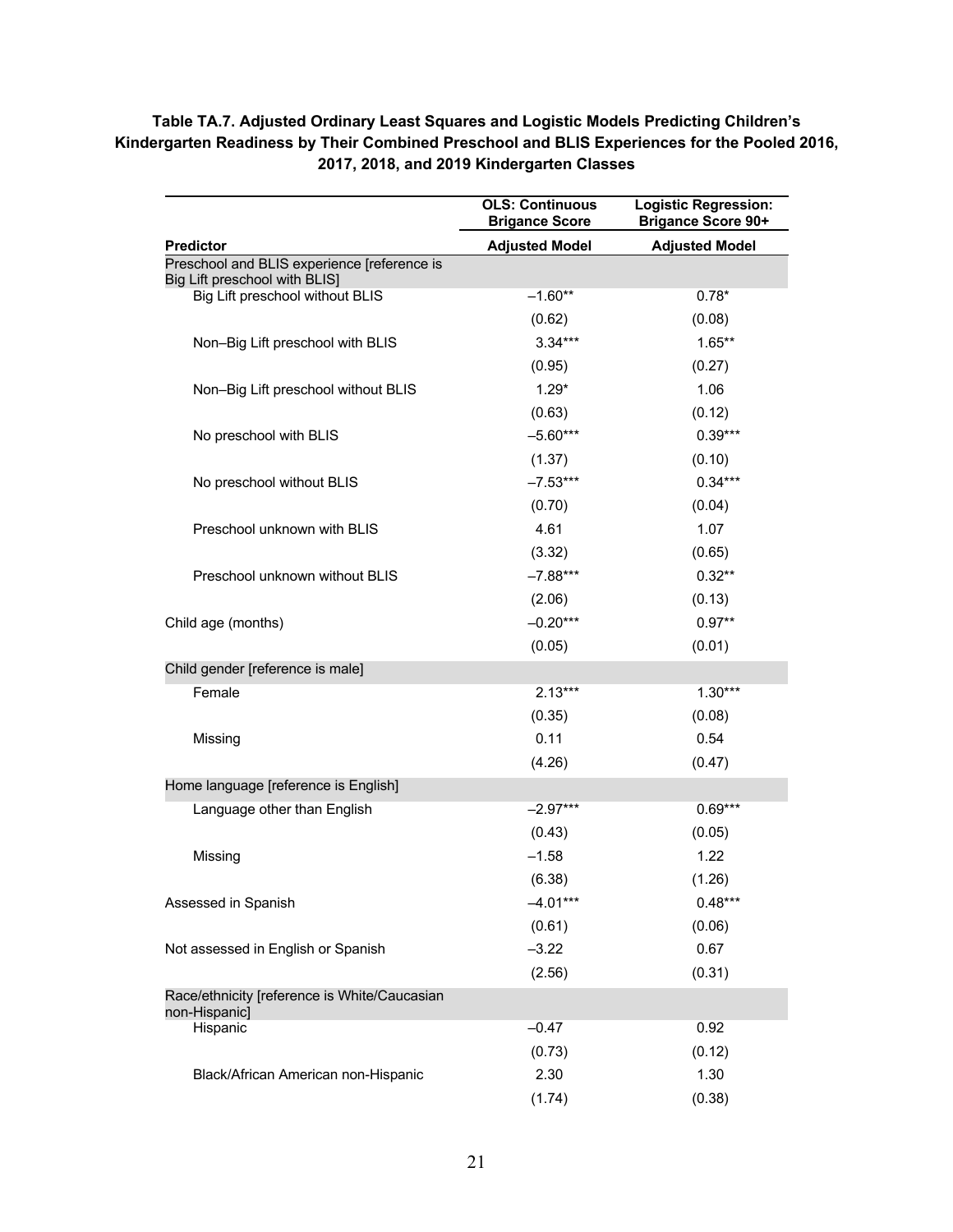|                                                                   | <b>OLS: Continuous</b><br><b>Brigance Score</b> | <b>Logistic Regression:</b><br><b>Brigance Score 90+</b> |
|-------------------------------------------------------------------|-------------------------------------------------|----------------------------------------------------------|
| <b>Predictor</b>                                                  | <b>Adjusted Model</b>                           | <b>Adjusted Model</b>                                    |
| Asian/Native Hawaiian/other Pacific<br>Islander non-Hispanic      | 4.45***                                         | $1.90***$                                                |
|                                                                   | (0.76)                                          | (0.25)                                                   |
| Other race                                                        | $6.01***$                                       | $2.32***$                                                |
|                                                                   | (1.12)                                          | (0.46)                                                   |
| Missing                                                           | 0.28                                            | 0.81                                                     |
|                                                                   | (1.46)                                          | (0.21)                                                   |
| Family income [reference is \$10,000 or less]                     |                                                 |                                                          |
| \$10,001-\$25,000                                                 | $1.83***$                                       | $1.41**$                                                 |
|                                                                   | (0.61)                                          | (0.17)                                                   |
| \$25,001-\$50,000                                                 | $3.66***$                                       | $1.78***$                                                |
|                                                                   | (0.60)                                          | (0.20)                                                   |
| \$50,001-\$100,000                                                | $6.08***$                                       | $2.44***$                                                |
|                                                                   | (0.68)                                          | (0.30)                                                   |
| \$100,001-\$150,000                                               | 0.00                                            | 1.00                                                     |
|                                                                   | na                                              | na                                                       |
| More than \$150,000                                               | 0.00                                            | 1.00                                                     |
|                                                                   | na                                              | na                                                       |
| Missing                                                           | 0.00                                            | 1.00                                                     |
|                                                                   | na                                              | na                                                       |
| Mother age at child birth [reference is mother<br>age $\geq 20$ ] |                                                 |                                                          |
| Younger than 20 (teen mom)                                        | $-2.15**$                                       | $0.69**$                                                 |
|                                                                   | (0.74)                                          | (0.10)                                                   |
| Missing                                                           | $-0.49$                                         | 0.84                                                     |
|                                                                   | (0.77)                                          | (0.12)                                                   |
| Parents in the home [reference is single-parent<br>home]          |                                                 |                                                          |
| Two-parent home                                                   | $-1.41**$                                       | $0.83*$                                                  |
|                                                                   | (0.44)                                          | (0.06)                                                   |
| Missing                                                           | $-0.94$                                         | 0.92                                                     |
|                                                                   | (0.85)                                          | (0.14)                                                   |
| Parent education [reference is less than high<br>school diploma]  |                                                 |                                                          |
| High school diploma/GED                                           | $0.93 -$                                        | 1.11                                                     |
|                                                                   | (0.55)                                          | (0.12)                                                   |
| Associate's degree                                                | $2.02**$                                        | $1.31*$                                                  |
|                                                                   | (0.71)                                          | (0.17)                                                   |
| Bachelor's degree (or higher)                                     | 4.55***                                         | $1.87***$                                                |
|                                                                   | (0.71)                                          | (0.24)                                                   |
| Missing                                                           | $-0.72$                                         | 1.22                                                     |
|                                                                   | (1.24)                                          | (0.28)                                                   |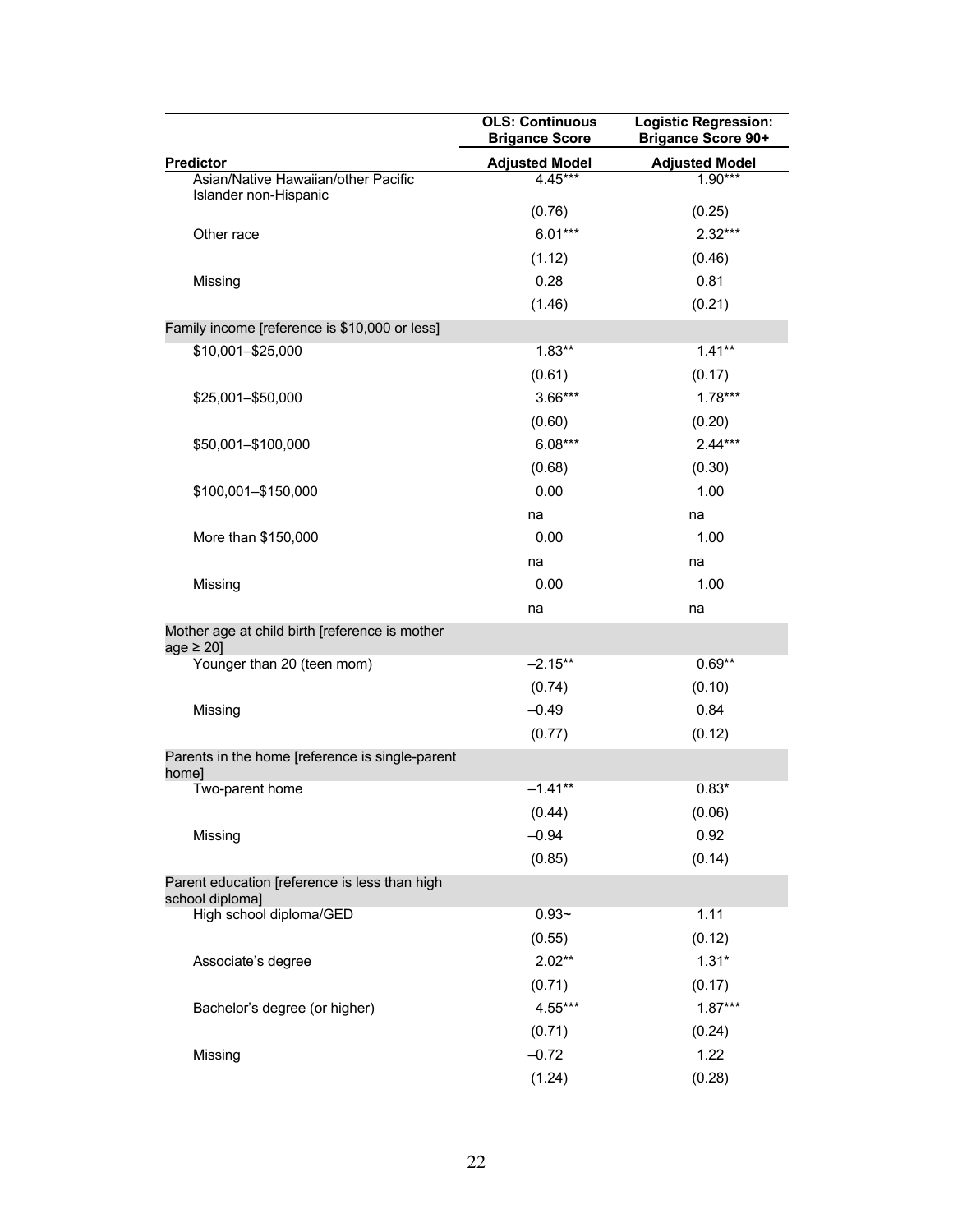|                              | <b>OLS: Continuous</b><br><b>Brigance Score</b> | <b>Logistic Regression:</b><br><b>Brigance Score 90+</b> |
|------------------------------|-------------------------------------------------|----------------------------------------------------------|
| <b>Predictor</b>             | <b>Adjusted Model</b>                           | <b>Adjusted Model</b>                                    |
| District [reference is CUSD] |                                                 |                                                          |
| <b>JESD</b>                  | $4.07***$                                       | $1.66***$                                                |
|                              | (0.80)                                          | (0.24)                                                   |
| <b>LHPUSD</b>                | $8.20***$                                       | $2.49**$                                                 |
|                              | (1.82)                                          | (0.77)                                                   |
| <b>SSFUSD</b>                | 1.22                                            | 1.09                                                     |
|                              | (0.80)                                          | (0.16)                                                   |
| <b>RedCSD</b>                | $2.89***$                                       | $1.48**$                                                 |
|                              | (0.80)                                          | (0.22)                                                   |
| RavCity                      | $-2.25*$                                        | $0.71 -$                                                 |
|                              | (1.01)                                          | (0.14)                                                   |
| <b>SBPSD</b>                 | $3.76***$                                       | $1.68**$                                                 |
|                              | (1.00)                                          | (0.30)                                                   |
| Screen date                  | 0.02                                            | 1.00                                                     |
|                              | (0.03)                                          | (0.00)                                                   |
| K class 2019                 | $-16.72$                                        | 18.32                                                    |
|                              | (28.83)                                         | (93.79)                                                  |
| K class 2018                 | $-11.08$                                        | 7.04                                                     |
|                              | (19.21)                                         | (23.99)                                                  |
| K class 2017                 | $-4.90$                                         | 3.04                                                     |
|                              | (9.74)                                          | (5.26)                                                   |
| Constant                     | $-239.62$                                       | na                                                       |
|                              | (543.39)                                        | na                                                       |
| Observations                 | 5,180                                           | 5,180                                                    |

SOURCE: Authors' analysis of Big Lift data.

NOTES: na = Variable was excluded because of change in missingness from dropped observations, or it was not needed in the analysis because of the subsample used.  $\sim p < 0.1$ ,  $\star p < 0.05$ , \*\* *p* < 0.01, \*\*\* *p* < 0.001. For the OLS regression, the coefficients are raw, unstandardized point estimates with standard errors in parentheses. For the logistic regression, the coefficients are presented as odds ratios with standard errors in parentheses.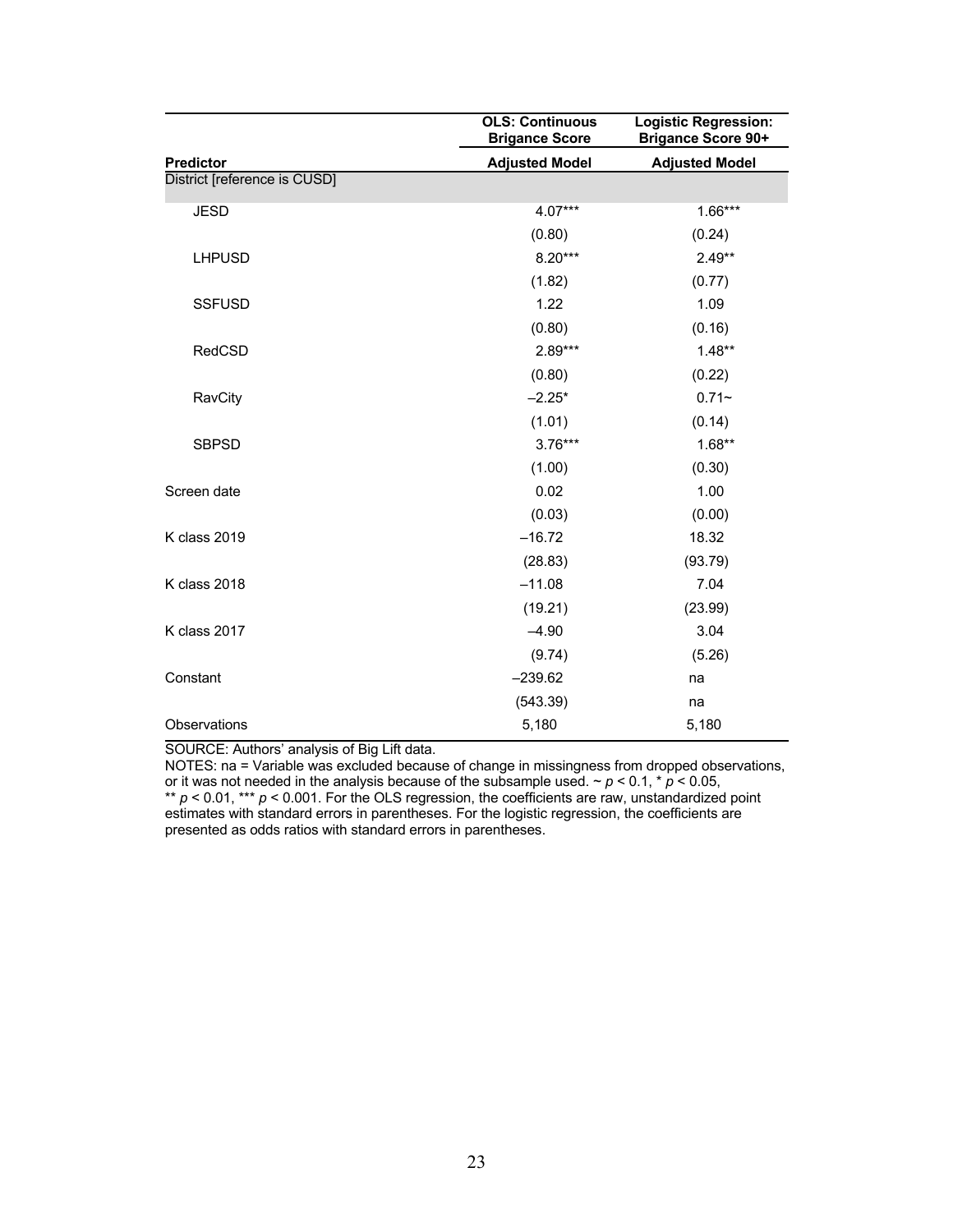# **Table TA.8. Adjusted Ordinary Least Squares Model Predicting Children's Kindergarten Readiness by Their Preschool and BLIS Experiences for the Pooled 2016, 2017, 2018, and 2019 Kindergarten Classes with High BLIS Attendance**

|                                                                              | <b>OLS: Continuous</b><br><b>Brigance Score</b> |
|------------------------------------------------------------------------------|-------------------------------------------------|
| Predictor                                                                    | <b>Adjusted Model</b>                           |
| Preschool and BLIS experience [reference is<br>Big Lift preschool with BLIS] |                                                 |
| Big Lift preschool without BLIS                                              | $-2.50***$                                      |
|                                                                              | (0.67)                                          |
| Non-Big Lift preschool with BLIS                                             | $3.20**$                                        |
|                                                                              | (1.06)                                          |
| Non-Big Lift preschool without BLIS                                          | 0.44                                            |
|                                                                              | (0.68)                                          |
| No preschool with BLIS                                                       | $-5.86***$                                      |
|                                                                              | (1.47)                                          |
| No preschool without BLIS                                                    | $-8.40***$                                      |
|                                                                              | (0.74)                                          |
| Preschool unknown with BLIS                                                  | $-1.23$                                         |
|                                                                              | (5.21)                                          |
| Preschool unknown without BLIS                                               | $-8.72***$                                      |
|                                                                              | (2.08)                                          |
| Child age (months)                                                           | $-0.21***$                                      |
|                                                                              | (0.05)                                          |
| Child gender [reference is male]                                             |                                                 |
| Female                                                                       | $2.04***$                                       |
|                                                                              | (0.36)                                          |
| Missing                                                                      | $-0.33$                                         |
|                                                                              | (4.26)                                          |
| Home language [reference is English]                                         |                                                 |
| Language other than English                                                  | $-2.91***$                                      |
|                                                                              | (0.43)                                          |
| Missing                                                                      | $-1.37$                                         |
|                                                                              | (6.39)                                          |
| Assessed in Spanish                                                          | $-4.21***$                                      |
|                                                                              | (0.63)                                          |
| Not assessed in English or Spanish                                           | $-4.11$                                         |
|                                                                              | (2.67)                                          |
| Race/ethnicity [reference is White/Caucasian<br>non-Hispanic]                |                                                 |
| Hispanic                                                                     | $-0.44$                                         |
|                                                                              | (0.74)                                          |
| Black/African American non-Hispanic                                          | 2.28                                            |
|                                                                              | (1.77)                                          |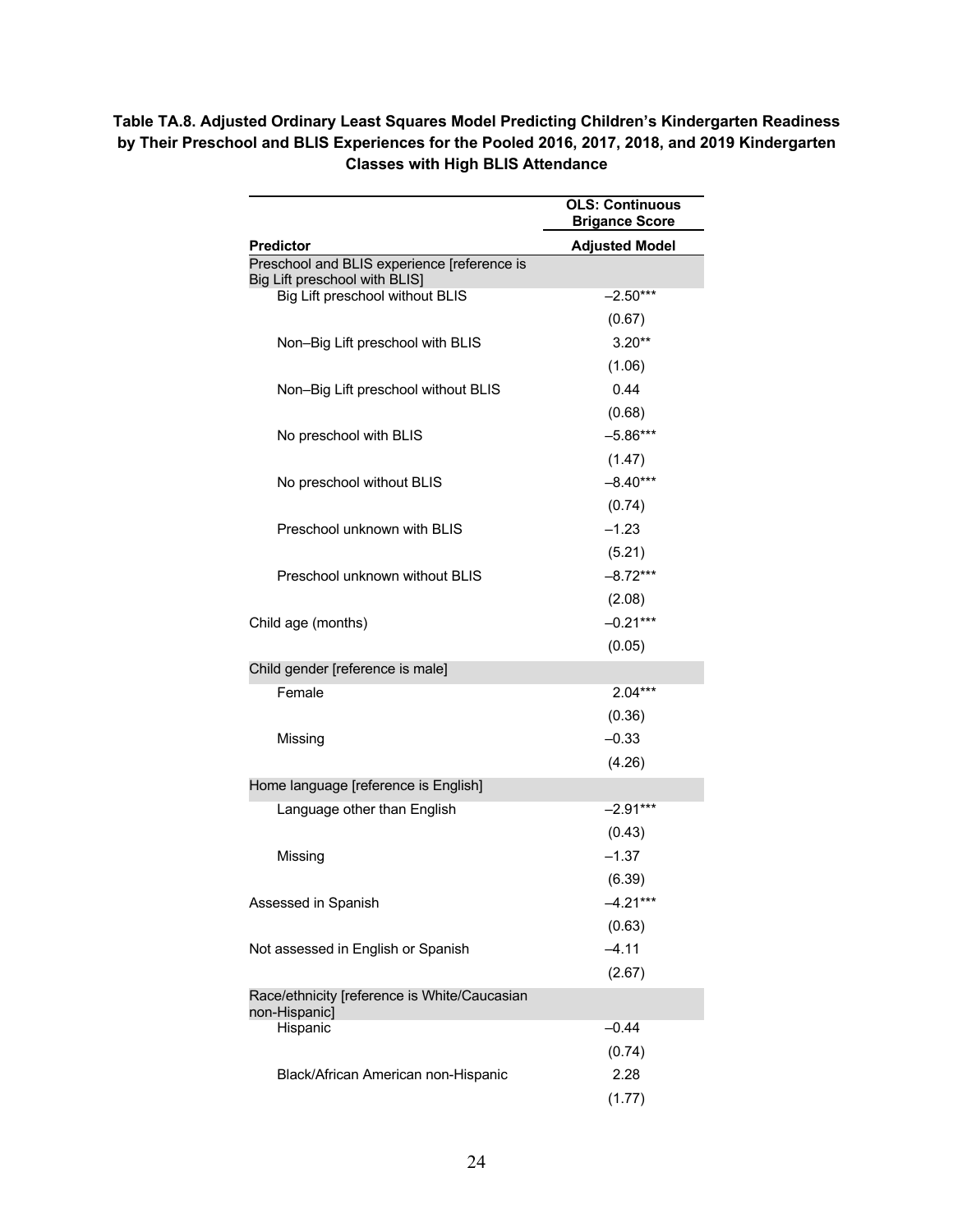|                                                          | <b>OLS: Continuous</b><br><b>Brigance Score</b> |
|----------------------------------------------------------|-------------------------------------------------|
| Predictor                                                | <b>Adjusted Model</b>                           |
| Asian/Native Hawaiian/other Pacific                      | $4.55***$                                       |
| Islander non-Hispanic                                    | (0.77)                                          |
| Other race                                               | $6.32***$                                       |
|                                                          | (1.13)                                          |
| Missing                                                  | 0.76                                            |
|                                                          | (1.49)                                          |
| Family income [reference is \$10,000 or less]            |                                                 |
| \$10,001-\$25,000                                        | $1.79**$                                        |
|                                                          | (0.63)                                          |
| \$25,001-\$50,000                                        | $3.53***$                                       |
|                                                          | (0.61)                                          |
| \$50,001-\$100,000                                       | 5.98***                                         |
|                                                          | (0.69)                                          |
| \$100,001-\$150,000                                      | 0.00                                            |
|                                                          | na                                              |
| More than \$150,000                                      | 0.00                                            |
|                                                          | na                                              |
| Missing                                                  | 0.00                                            |
|                                                          | na                                              |
| Mother age at child birth [reference is mother           |                                                 |
| age ≥ 20]                                                |                                                 |
| Younger than 20 (teen mom)                               | $-2.02**$                                       |
|                                                          | (0.76)                                          |
| Missing                                                  | $-0.66$                                         |
|                                                          | (0.78)                                          |
| Parents in the home [reference is single-parent<br>home] |                                                 |
| Two-parent home                                          | $-1.29**$                                       |
|                                                          | (0.45)                                          |
| Missing                                                  | $-0.96$                                         |
|                                                          | (0.86)                                          |
| Parent education [reference is less than high            |                                                 |
| school diploma]<br>High school diploma/GED               | 0.83                                            |
|                                                          | (0.57)                                          |
| Associate's degree                                       | $1.92**$                                        |
|                                                          | (0.73)                                          |
| Bachelor's degree (or higher)                            | $4.43***$                                       |
|                                                          | (0.73)                                          |
| Missing                                                  | $-0.66$                                         |
|                                                          | (1.27)                                          |
|                                                          |                                                 |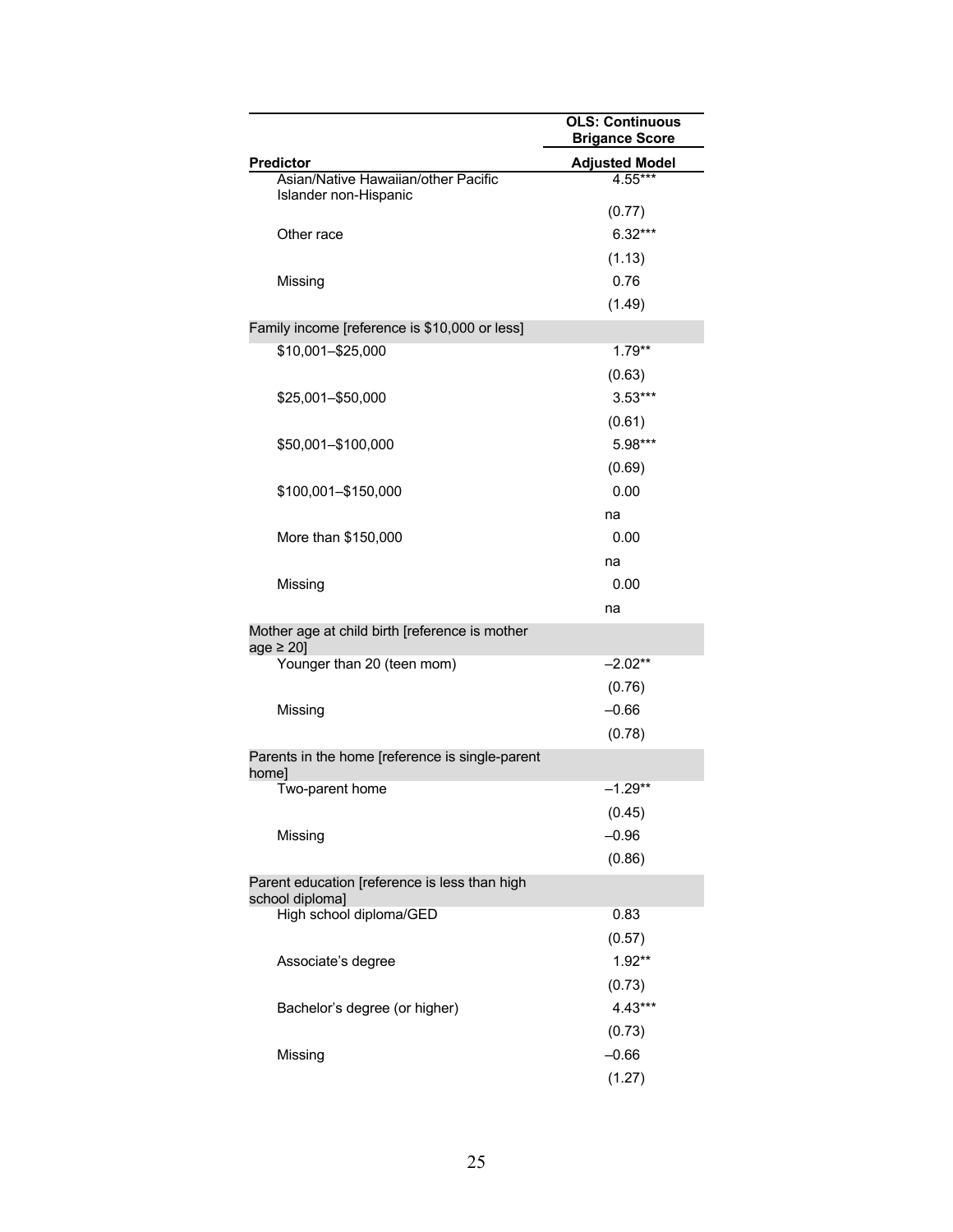|                              | <b>OLS: Continuous</b><br><b>Brigance Score</b> |
|------------------------------|-------------------------------------------------|
| <b>Predictor</b>             | <b>Adjusted Model</b>                           |
| District [reference is CUSD] |                                                 |
| <b>JESD</b>                  | $4.03***$                                       |
|                              | (0.81)                                          |
| <b>LHPUSD</b>                | 8.23***                                         |
|                              | (1.96)                                          |
| <b>SSFUSD</b>                | 1.29                                            |
|                              | (0.82)                                          |
| RedCSD                       | $3.06***$                                       |
|                              | (0.82)                                          |
| RavCity                      | $-2.46*$                                        |
|                              | (1.03)                                          |
| <b>SBPSD</b>                 | 3.88***                                         |
|                              | (1.03)                                          |
| Screen date                  | 0.02                                            |
|                              | (0.03)                                          |
| K class 2019                 | $-23.31$                                        |
|                              | (29.53)                                         |
| K class 2018                 | $-15.47$                                        |
|                              | (19.67)                                         |
| K class 2017                 | $-6.88$                                         |
|                              | (9.97)                                          |
| Constant                     | $-363.96$                                       |
|                              | (556.55)                                        |
| Observations                 | 4,979                                           |

SOURCE: Authors' analysis of Big Lift data.

NOTES: na = Variable was excluded because of change in missingness from dropped observations, or it was not needed in the analysis because of the subsample used. \* *p* < 0.05, \*\* *p* < 0.01, \*\*\* *p* < 0.001. The coefficients are raw, unstandardized point estimates with standard errors in parentheses.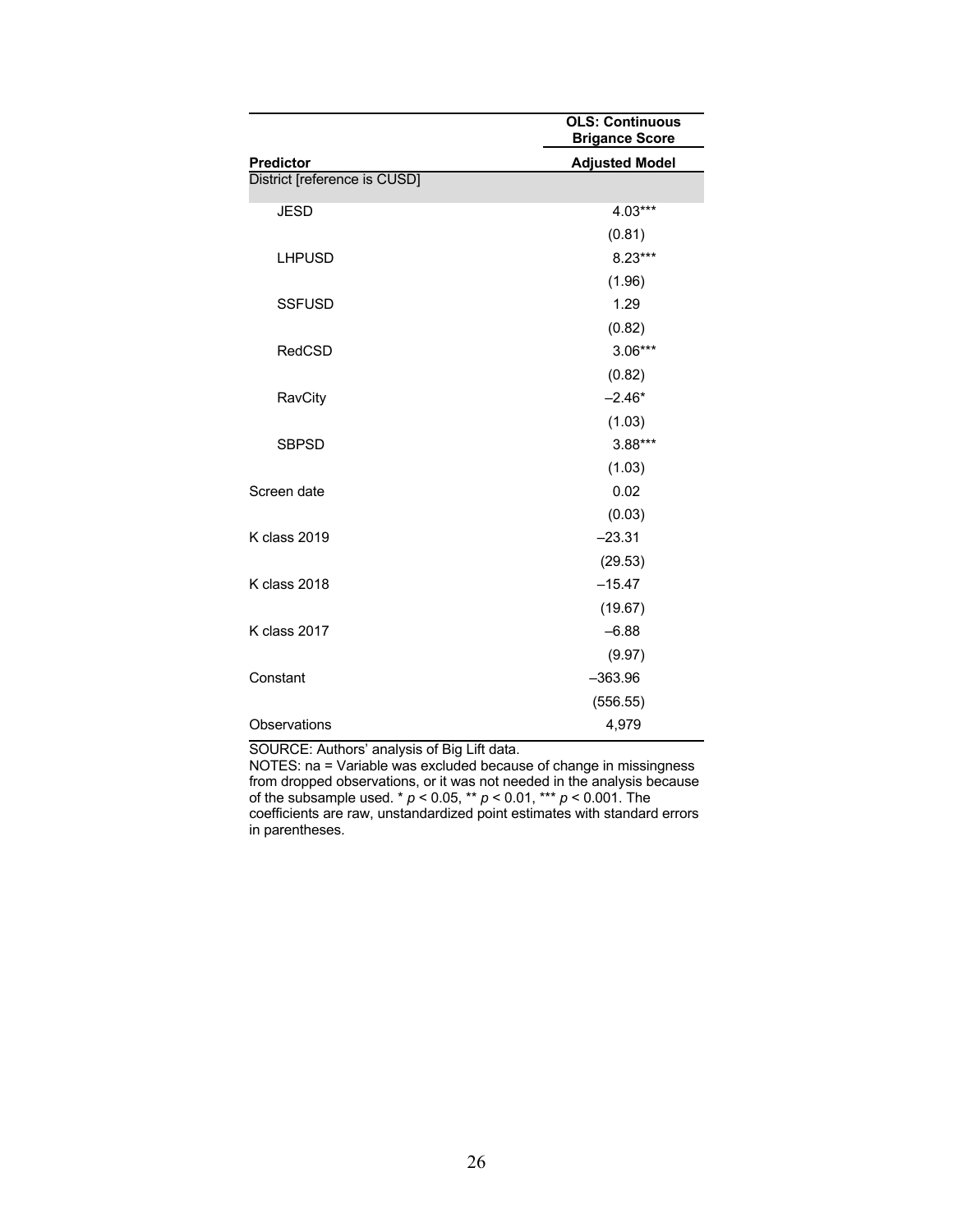# Abbreviations

| <b>Big Lift Inspiring Summers</b>           |
|---------------------------------------------|
| Cabrillo Unified School District            |
| <b>General Educational Development</b>      |
| Jefferson Elementary School District        |
| kindergarten                                |
| La Honda–Pescadero Unified School District  |
| ordinary least squares                      |
| Ravenswood City School District             |
| Redwood City School District                |
| reclassified as fluent-English proficient   |
| San Bruno Park School District              |
| San Mateo County Office of Education        |
| South San Francisco Unified School District |
|                                             |